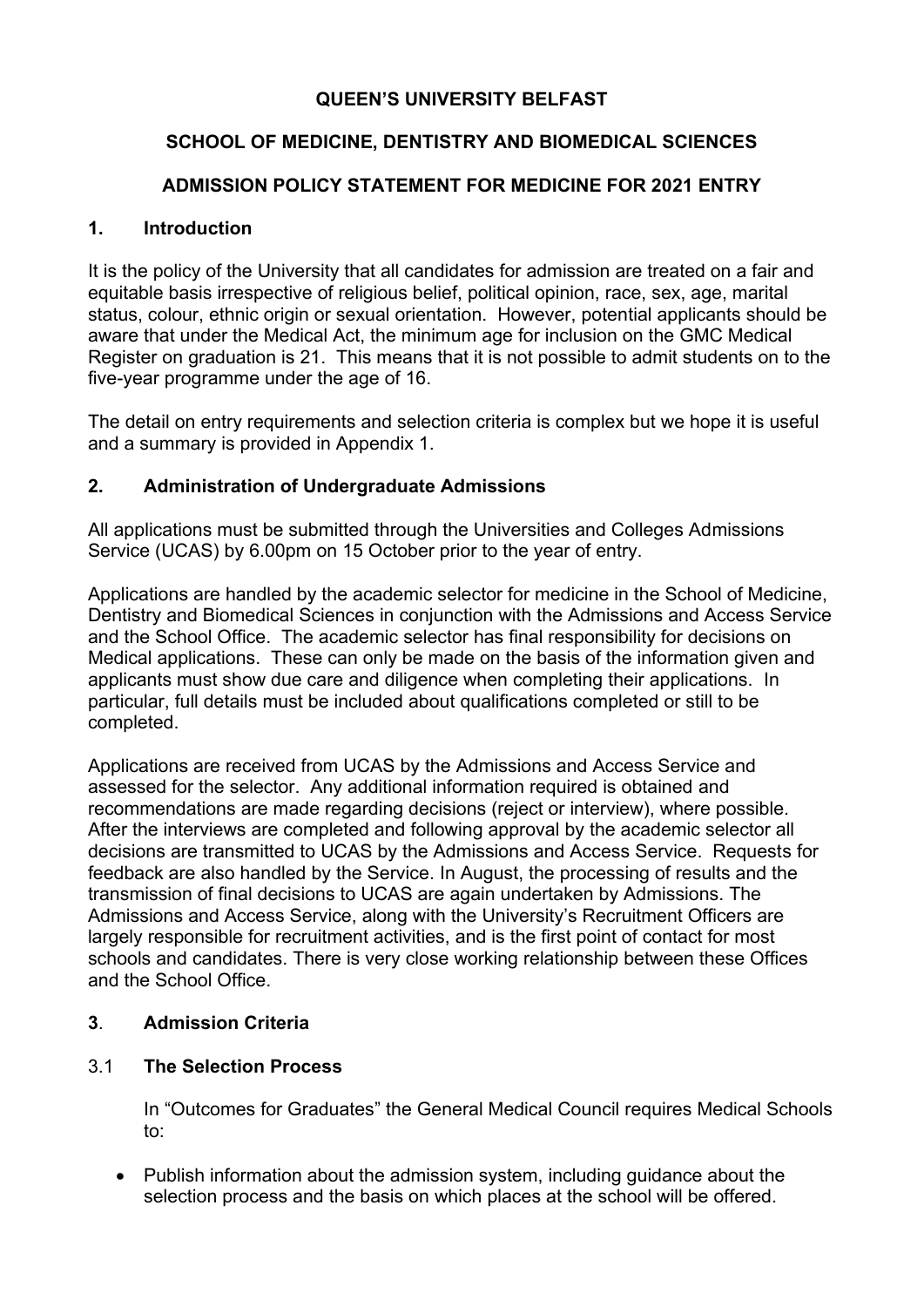- Use Selection criteria which will take account of the personal and academic qualities needed in a doctor as set out in *Achieving Good medical practice* and capacity to achieve the outcomes set out in *Outcomes for Graduates*.
- Use selection processes which are valid, reliable and objective.

The selection process for Medicine involves two stages:

#### Stage 1: Cognitive Ability

Consideration of previous academic performance, including school, college and university grades as appropriate.

Aptitude testing using the University Clinical Aptitude Test (UCAT), see 3.3 below.

#### Stage 2: Non-Cognitive Ability

This will comprise multi-mini interviews carefully designed to objectively evaluate non-cognitive skills.

All applicants will be scored at Stage 1 of the selection process and ranked. From this, candidates will be selected for interview (Stage 2) and a final decision about whether or not to make a conditional or unconditional offer will be based solely on interview performance.

Further information is available at:

http://www.qub.ac.uk/schools/mdbs/Study/Medicine/HowtoApply/MMIs/

#### 3.2 **Interviews**

The interviews take the form of Multi Mini Interviews which are designed to test key non-cognitive competencies for Medicine:

- Empathy
- Problem-solving
- Moral Reasoning
- Communication Skills

It is anticipated that interviews for 2021 entry will be held on  $13<sup>th</sup>$ ,  $14<sup>th</sup>$ ,  $15<sup>th</sup>$  January and 10<sup>th</sup> February 2021. We will monitor the situation in relation to COVID19 and it may be necessary to introduce changes to follow government advice – both in the way the interviews are delivered (normal format or an online format) and the dates on which they occur.

Entry to Medicine is highly competitive and the scores at interview are used to create a rank order. Offers are made to the applicants who rank highest after interview. While some offers may be made following the first round of interviews, the final ranking cannot be done until all interviews are complete and in view of the work involved after this, it is anticipated that the majority of decisions will be released at the end of March with final decisions due by early May.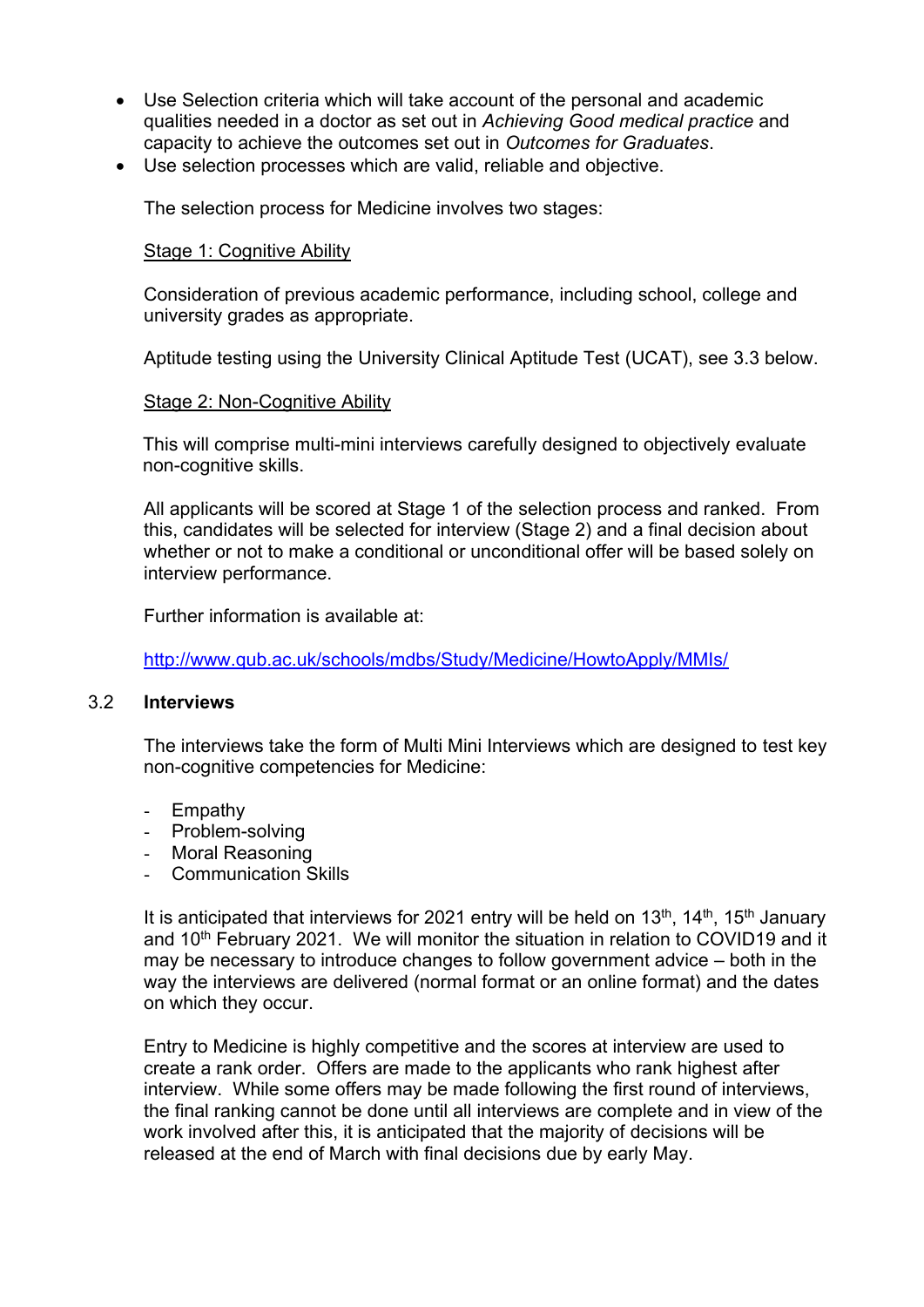Should places be available in August, this rank order will also be the primary factor in considering candidates who have satisfied the minimum academic criteria being accepted for admissions in August and who are not holding an offer with any other Medical School through UCAS.

#### **Please note that it is assumed that if an applicant presents for interview that they are fit to undertake the assessment. If unwell on the day, a request should be made for an alternative appointment and this will be accommodated, if at all possible.**

Retrospective adjustment for a weak performance will not be made. Any extenuating circumstances that may affect an applicant's performance at interview must be stated when booking the interview. Any aspects of the interviews that an applicant feels may have not been fairly or properly applied must be brought to the attention of the Admissions Group on the day of interviews and not retrospectively.

# 3.3 **UCAT**

The University Clinical Aptitude Test is required for admission to Medicine and must be taken during the summer prior to completion of the UCAS application. Full details of how to apply are provided on their website: www.ucat.ac.uk and please note that a bursary scheme is available. The website also includes information on arrangements for those with disabilities or medical conditions and guidance for applicants on what to do if they are ill on the day of their scheduled test.

| <b>Banding of UCAT Scores</b> | <b>Points</b>  |
|-------------------------------|----------------|
| $1200 - 1899$                 | $\overline{0}$ |
| $1900 - 2099$                 | 1              |
| $2100 - 2299$                 | $\overline{2}$ |
| $2300 - 2499$                 | 3              |
| $2500 - 2699$                 | 4              |
| $2700 - 2899$                 | 5              |
| $2900 - 3600$                 | 6              |

For all candidates UCAT will be scored using the overall results from four of the papers. Candidates can obtain up to a maximum of 6 additional points.

For all candidates UCAT is therefore taken into account at stage 1 of the selection process.

UCAT has introduced an additional paper called a Situational Judgement Test, but it has been agreed that the results of this will not be used for 2021 entry except, if necessary, to inform decisions on borderline applicants who have achieved a similar score at interview. Consideration is being given to its use for 2022 entry.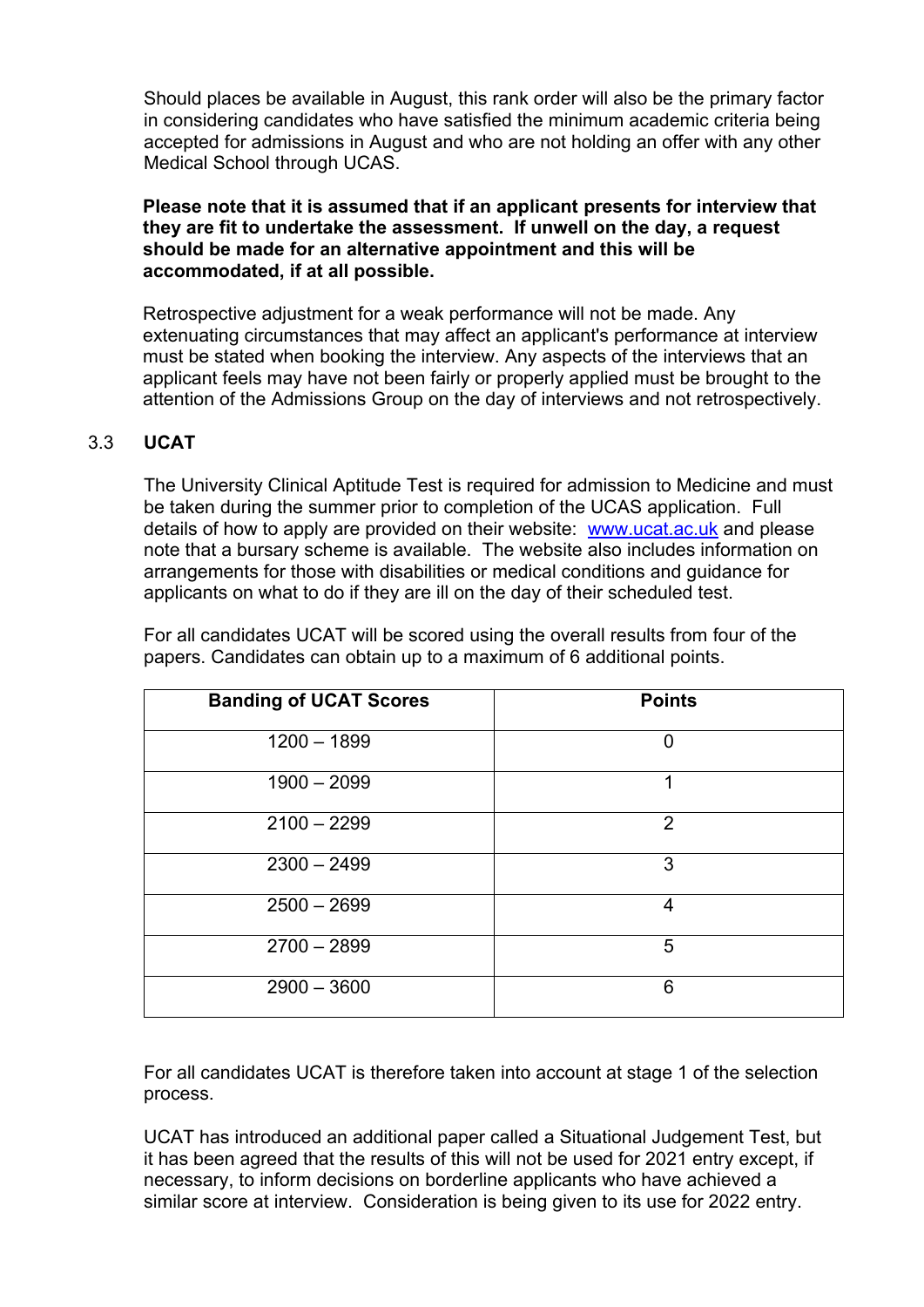UCAT is compulsory for all applicants to Medicine at QUB. The University will only grant exemptions in very exceptional circumstances and where appropriate supporting evidence is provided. Applicants who believe they qualify for an exemption should contact: UCATexemption@qub.ac.uk

| <b>Illness or Personal Circumstances</b>               | Candidates are advised to seek an early test<br>date which can then be rescheduled if they<br>are unable to attend because of illness or<br>personal emergency.<br>Candidates who are unable to sit UCAT<br>throughout the test cycle are required to<br>provide supporting medical evidence in<br>requesting an exemption.                                                                                                                                                                                                                                                                                                                                                                        |
|--------------------------------------------------------|----------------------------------------------------------------------------------------------------------------------------------------------------------------------------------------------------------------------------------------------------------------------------------------------------------------------------------------------------------------------------------------------------------------------------------------------------------------------------------------------------------------------------------------------------------------------------------------------------------------------------------------------------------------------------------------------------|
| <b>Geographical Circumstances</b>                      | No exemptions will normally be granted<br>because of geographical circumstances. It is<br>accepted that some candidates may have to<br>travel in order to take UCAT.<br>Candidates unable to take UCAT because of<br>civil war/unrest or natural disaster where<br>travel would be unsafe will be asked to<br>provide supporting evidence in requesting an<br>exemption.                                                                                                                                                                                                                                                                                                                           |
| <b>Candidates Requiring Adjustments</b><br>to the Test | UCAT will also consider requests for<br>reasonable adjustments:<br>https://www.ucat.ac.uk/ucat/access-<br><u>arrangements/</u><br>If UCAT have confirmed that they cannot<br>make a reasonable adjustment candidates<br>are advised to provide supporting evidence<br>in requesting an exemption. Applicants who<br>are entitled to additional time for public<br>examinations based on a medical diagnosis<br>or report from a specialist teacher may book<br>a Special Educational Needs Version of the<br>test which provides extra time. The<br>University may ask applicants who have<br>taken UCATSEN to provide evidence of this<br>entitlement when considering their UCAS<br>application. |

# **Guidance on exemptions and reasonable adjustments:**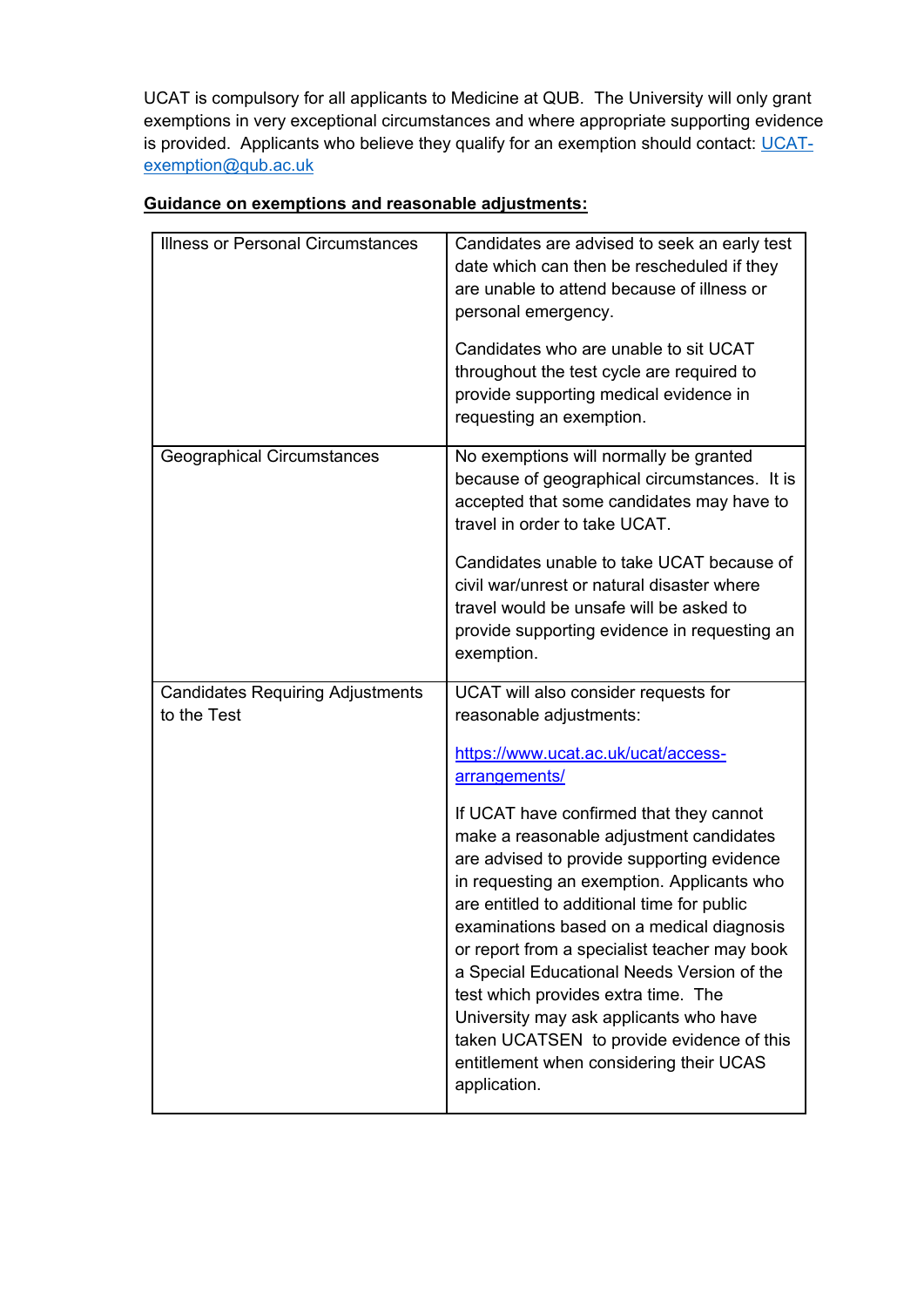# 3.4 **Personal Statement and References:**

Personal Statements are not scored as part of the selection process. The following is general guidance on what is expected:

(i) candidates are expected to state explicitly that Medicine is their career choice. (Please note that an applicant cannot normally be considered for both Medicine and Dentistry). There should be evidence of commitment and motivation in the personal statement. This should include evidence of what the candidate has done to find out about Medicine as a career. This can be demonstrated in a number of ways including: opportunities for observational experience in a clinical setting, attending medical careers conferences, or undertaking voluntary work in a care setting. Participation in activities within or outside School demonstrating transferable skills such as leadership, empathy, teamwork and communication skills is also important information for you to include.

(ii) satisfactory support from the academic referee, particularly relating to the applicant's character, suitability for the course, communication skills and initiative.

# 3.5 **Work Experience**

It is accepted that it can be difficult for candidates to have equal access to clinical work experience and therefore it is not specified as a requirement for admission. Obtaining work experience has been particularly difficult during the COVID19 period. Applicants are encouraged to read the guidance given by the Medical Schools Council (MSC) on possible options:

https://www.medschools.ac.uk/media/2636/guidance-on-gaining-relevantexperience-for-studying-medicine-in-the-time-of-covid-19.pdf

#### 3.6 **Subject Requirements:**

#### **A-levels and AS-level Subject Requirements**

Three A-levels are required to include A-Level Chemistry + at least one other A-Level from Biology/Human Biology, Physics and Maths. A maximum of one Applied subject at either A-level or AS-level (not both) will be counted. If Biology/Human Biology is not offered at A-level, it is required at AS-level. Mathematics and Further Mathematics cannot be counted together at A-level but one may be counted at A-level and the other at AS-level. General Studies is not acceptable at either AS or A-level and Critical Thinking will only be taken into account at AS-level.

#### **GCSE Subject Requirements**

A minimum of a grade C/4 in GCSE Mathematics, English and Physics (or grades CC/44 in GCSE Double Award Science) are required if not offered at AS-Level or A-level.

**Alternative qualifications**, deemed equivalent by the Medical School, will be acceptable in fulfilment of the subject requirements. Please contact the Admissions and Access Service for advice on acceptable alternatives (admissions.med@qub.ac.uk).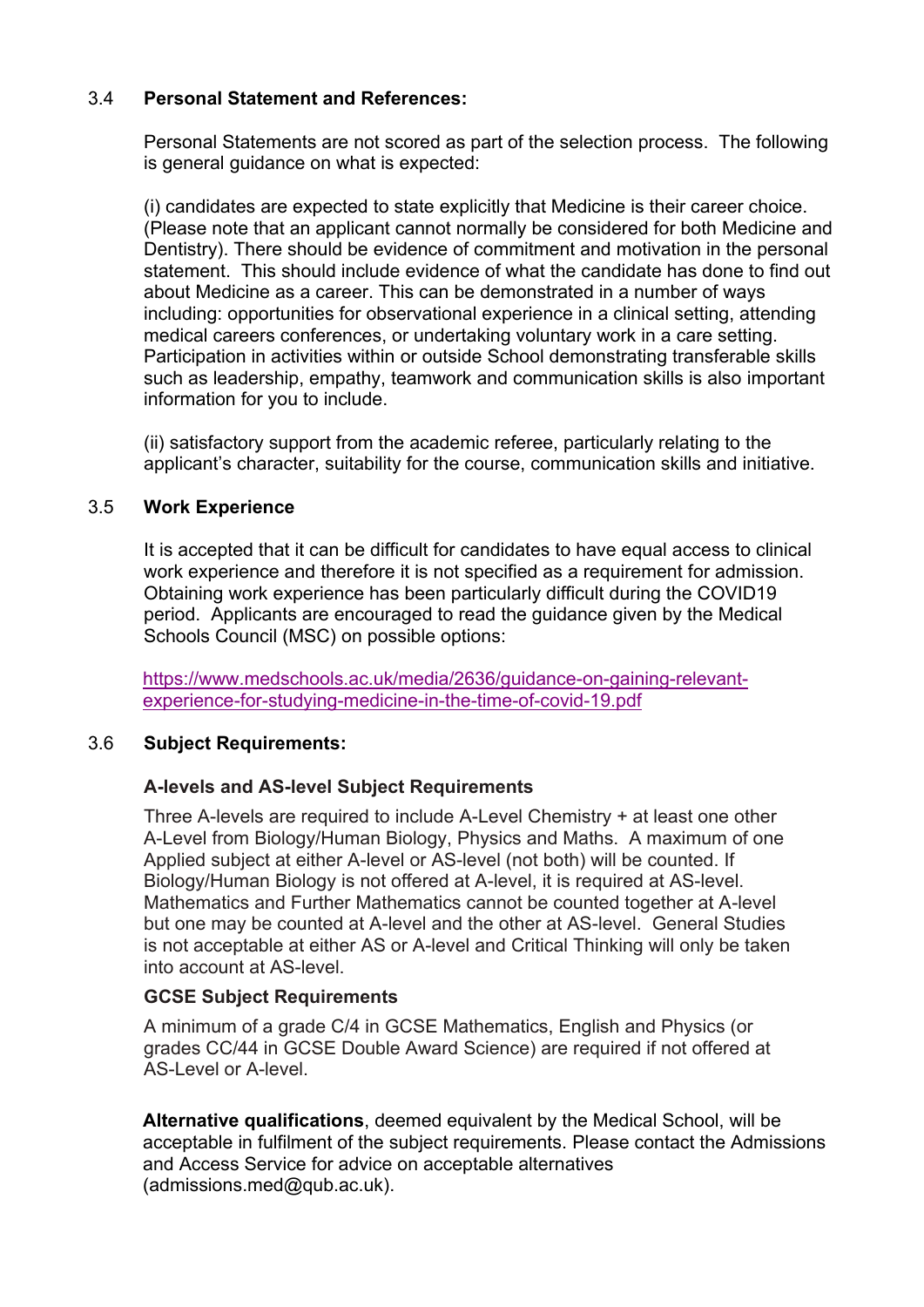# 3.7 **School leavers Completing A-Levels for the First Time in 2021**

 When decisions are being made both GCSE and UCAT performance (see 3.3 above) will be taken into account. GCSEs will be scored using a points system as shown below. The total points score will be based on results in the best 9 subjects, at first attempt unless the GCSE was taken a year early and then repeated at the normal stage. Only GCSEs taken in Years 11 and 12 will be counted (Years 10 and 11 in England and Wales).

# Scoring of Full GCSEs

| <b>Alphabetic Grading</b> | <b>Numeric Grading</b> | Points |
|---------------------------|------------------------|--------|
|                           |                        |        |
|                           | 7 and 8                |        |
|                           |                        |        |
| $C$ and $C^*$             | 4 and 5                |        |

# Scoring of GCSE Short Courses

| <b>Alphabetic Grading</b> | <b>Numeric Grading</b> | <b>Points</b> |
|---------------------------|------------------------|---------------|
|                           |                        |               |
|                           | $7$ and $8$            |               |
|                           |                        |               |
| $C$ and $C^*$             | 4 and 5                |               |

A maximum of one BTEC/OCR Level 2 qualification will be considered equivalent to one or two GCSEs as appropriate, and taken into account. A decision as to how many points to award will be dependent on performance in individual units, as well as the overall result(s).

The UCAT score will then be added to the GCSE score to give an overall points total.

If necessary, the SJT score may be used to distinguish between applicants on the same points score.

The number of points required to be shortlisted for interview varies every year depending on competition and number of interview places available and cannot be predicted in advance. The numbers interviewed were increased after 2015 to ensure the threshold for interview did not continue to increase.

| Year  | <b>Points Threshold for interview</b>          |
|-------|------------------------------------------------|
| 2013  | 37 points                                      |
| 2014  | 38 points (plus some students with 37 point)   |
| 2015  | 38 points (plus some students with 37 points)  |
| 2016  | 37 points (or 36 points plus ABBB at AS-level) |
| 2017  | 34 points and above                            |
| 2018  | 30 points and above                            |
| 2019* | 32 points and above                            |
| 2020* | 30 points and above                            |

Please note from 2019 grades B and C were scored for the first time and the threshold is not therefore directly comparable with previous years.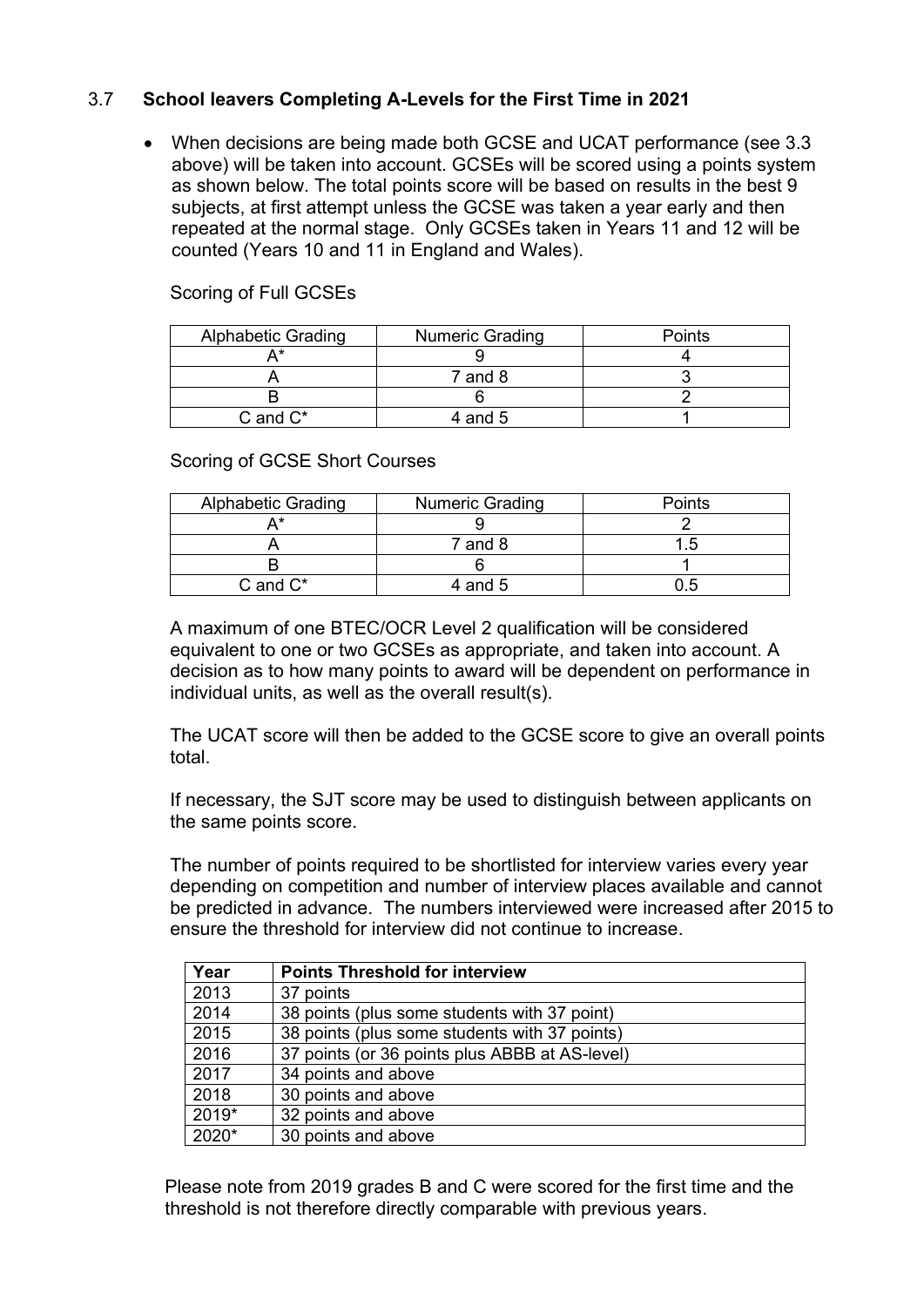For 2021 entry the normal target grades will be:

AAA at A-level + A in a 4th AS-level subject including A-level Chemistry plus at least one other A-level from Biology/Human Biology, Mathematics or Physics. If not offered at A-level then Biology/Human Biology grade A as a 4th AS-level or grade B as a 5th AS-level. Grade A in the EPQ or Advanced Welsh Baccalaureate or a grade B in a 4th A-level will be acceptable in lieu of the 4th AS-level

OR

A\*AA at A-level including Chemistry and Biology/Human Biology.

OR

A\*AA at A-level including Chemistry and either Mathematics or Physics + ASlevel Biology/Human Biology grade B.

Module repeats within the normal two year period between GCSE and A-level do not place applicants at any disadvantage. An A-level taken a year early would also be counted, but not those taken prior to this ie only those taken in Years 13 and 14 (Years 12 and 13 in England and Wales) will contribute towards the normal entrance requirements.

# **Widening Participation Initiatives**

The Medical School has two programmes in place to widen participation in medicine for candidates from N Ireland. (Home address with a BT postcode)

# (i) **For those who completed their GCSEs in a Northern Ireland Secondary School**

It is recognised that the Stage 1 shortlisting process for Medicine, based on GCSE profile and UCAT, disadvantages applicants from Secondary Schools in Northern Ireland who may not perform as well at GCSE, or have not had the opportunity to take nine subjects. In the past, a number of these pupils have demonstrated that they have the potential to perform extremely well at A-level.

A Scheme has been approved, which is reviewed annually. Applicants who have been educated at a Secondary School in Northern Ireland to at least Year 12 will be shortlisted on the basis of AS-level grades (rather than GCSE performance) plus UCAT results and predicted A-level performance. This results in more students from this academic background progressing through to the interview stage.

#### (ii) **Faculty of Medicine, Dentistry and Biomedical Sciences: Pathway Opportunity Programme**

The School is participating in the University's Pathway Opportunity Programme. Throughout Years 13 and 14, students accepted onto the pathway will benefit from a structured series of events designed to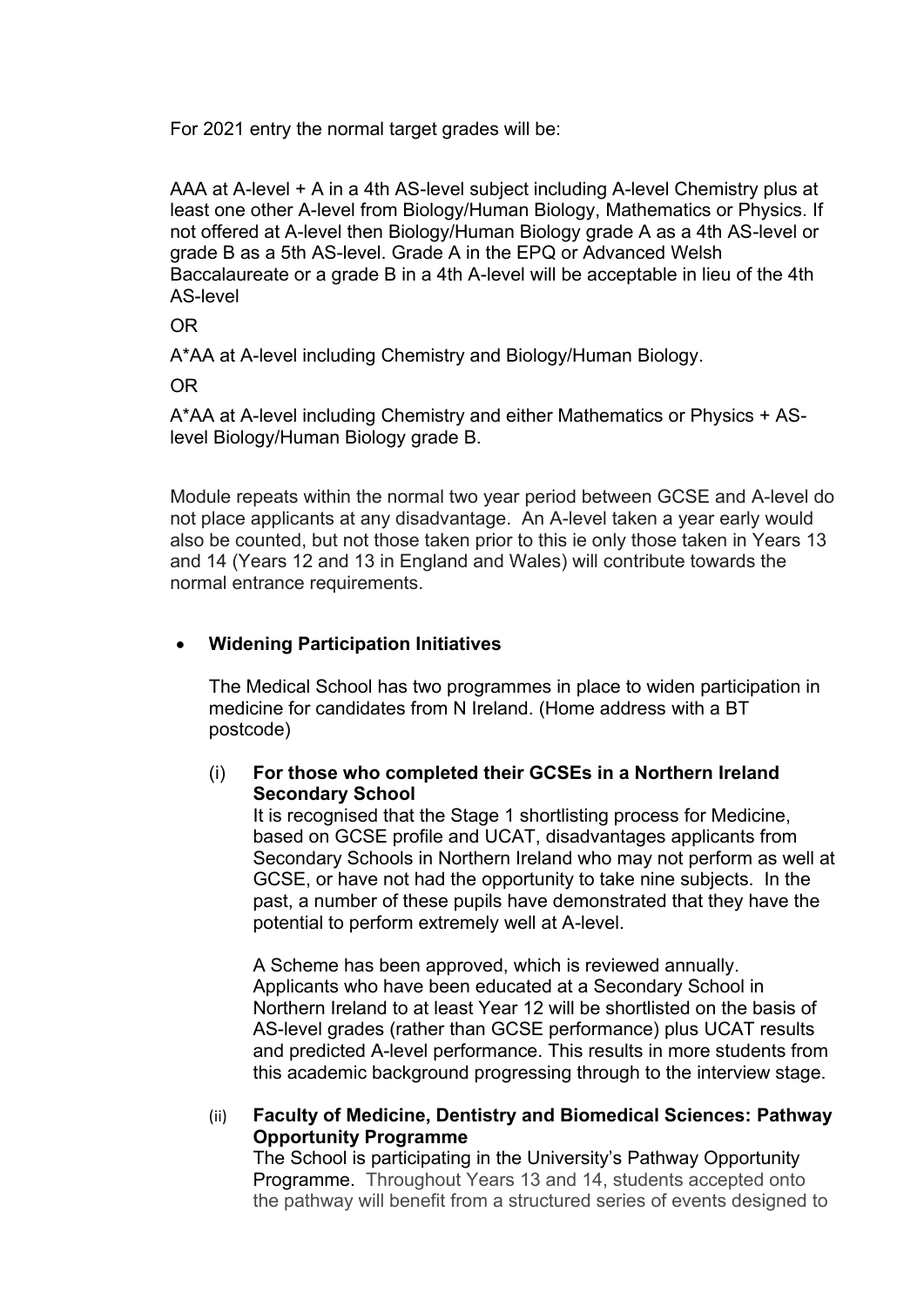prepare them for the transition to undergraduate study at Queen's, including insight into academic and extracurricular aspects of student life, admissions guidance and support and a one-week residential summer school. Students will complete assessed work and those who are successful will receive a guaranteed interview and a possible offer of one A Level grade below the normal target. Specific details of the eligibility criteria used for selection for this pathway are on the Pathway opportunity programme website. This programme is only open to applicants with a BT postcode and attending a school within N Ireland.

Full details are on the website:

http://www.qub.ac.uk/directorates/sgc/wpu/PathwayOpportunityProgra mme/

The GMC requires the School to monitor the performance of students admitted through a Widening Participation stream.

#### 3.8 **Repeat Candidates (Please also refer to 3.18 below)**

Due to the competition for places the number of offers made to students resitting Alevels has to be restricted. Normally only those who had applied to study Medicine at Queen's at the first attempt and held an offer (if made) as their Conditional Firm (CF) choice are considered. In addition they must have achieved A\*AB/AAA at Alevel or AAB at A-level plus A in a fourth AS-level at first attempt. The offer for repeat candidates is currently either A\*AA or AAA at A-level plus A in a fourth ASlevel. Only two attempts at A-levels are allowed.

For repeat candidates at Stage One, 36 points will be allocated for meeting the A/AS-level grades required to qualify for consideration and points then awarded according to performance in UCAT (as indicated above in Section 3.3) to give an overall score for short listing purposes. UCAT must be retaken as it is only valid for one application cycle.

# 3.9 **Applicants who have already Satisfied Academic Requirements (Please also refer to 3.18 below)**

Applications from candidates who have already achieved the normal academic requirements in their second level examinations, for example AAA at A-level plus A in a fourth AS and are applying for Medicine for a second time, will only be considered if they included Queen's as one of their Medical choices first time round ie evidence of commitment to the University is important from the outset. Such candidates who have satisfied the subject requirements, will be awarded 36 points at Stage One. Points will then be awarded according to performance in UCAT to give an overall score for shortlisting purposes. UCAT must be retaken as it is only valid for one application cycle.

Applications from candidates who have already achieved the normal academic requirements in their second level examinations (as above) will also be considered if they have never applied through UCAS for medicine before and are therefore applying to this subject for the first time because of a change in career plans.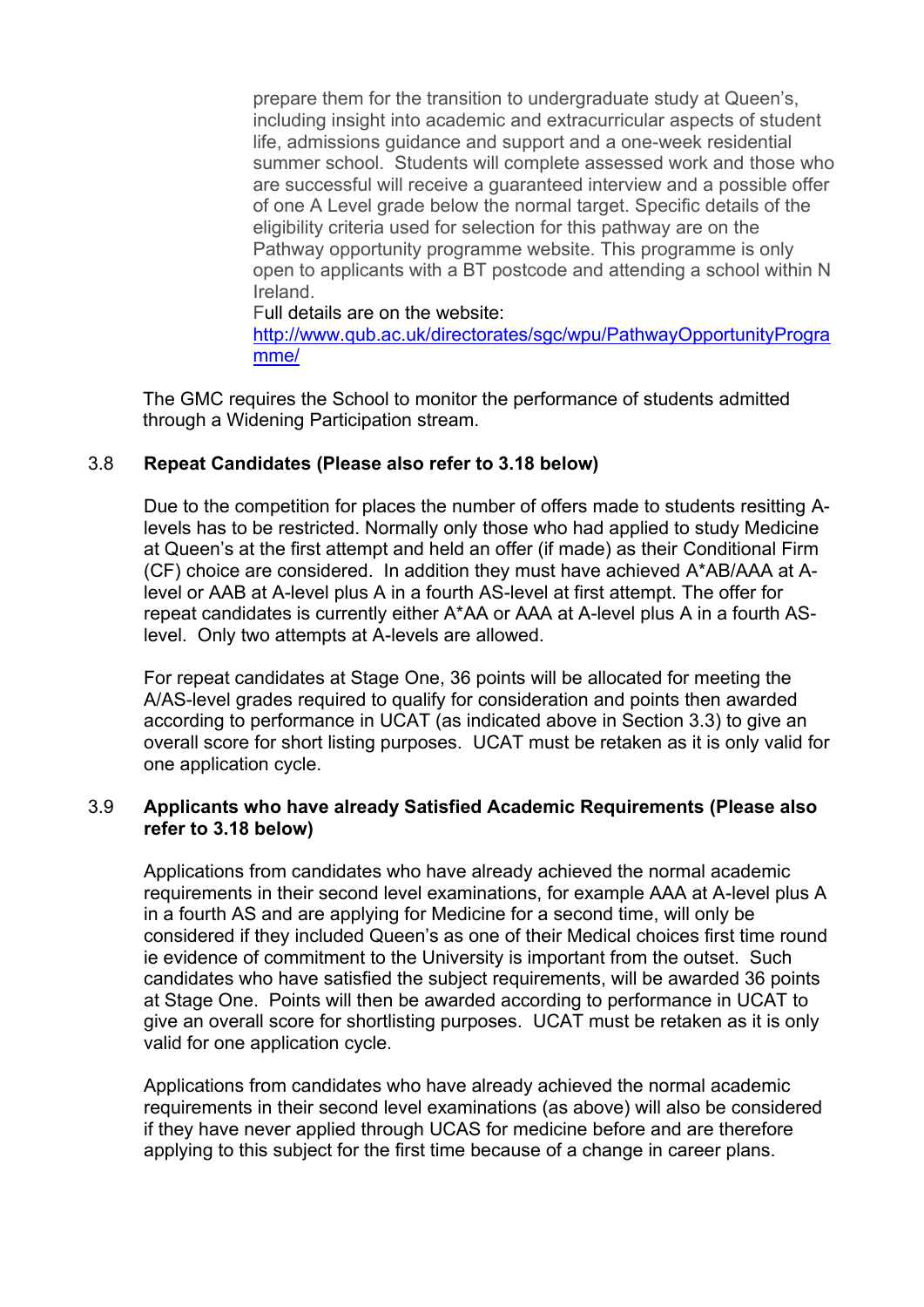# 3.10 **Starting an Alternative Degree Course**

Applicants who had initially applied for Medicine and who are either repeating Alevels or who have already achieved the relevant A and AS-level qualifications, are strongly advised not to commence an alternative degree course. If they have done so, all examinations taken must have been passed.

#### 3.11 **Mature Non-Graduate Entry**

Applications from candidates who have had a significant break in study or did not have the opportunity to enter higher education at the normal time are welcomed. Applications from such candidates are considered individually on their merits taking into account academic background, work experience and UCAT scores in shortlisting for interview. Where offers are made, the normal A and AS-level requirements apply and applicants must also have the appropriate background in the relevant subjects at GCSE, AS and A-level to fulfil the course requirements. Access Course qualifications are not acceptable.

# 3.12 **Graduate Applicants (Please also refer to 3.18 below)**

Graduates and those applying in the final year of their degree, are considered for the normal five-year programme. In making decisions on graduate applications, the full academic background is taken into account. Applicants must have achieved, or have the potential to achieve, at least an Upper Second Class Honours classification in their primary degree and ABB at A-level/A2 B2 B2 B2 B2 B2 at Higher Level in the Leaving Certificate/ABBBB in Scottish Highers at the first attempt (candidates who have taken Advanced Highers must also have a minimum grade B at first attempt in any subject taken).

In the case of candidates with a First Class Honours degree or a PhD (plus an Upper Second Class Honours degree), a minimum of BBB at A-level or equivalent in other qualifications at first attempt will be acceptable.

Grades may be averaged but the minimum grades that can be accepted is a grade C with grade B the lowest grade acceptable for Chemistry.

Applicants applying for a second time for entry as a graduate will only be considered if they included Queen's as one of their Medical choices when making their first application as a graduate. This includes any attempt made during the final year of their primary degree programme.

Candidates must also have a relevant science background at GCSE, AS and Alevel or acceptable equivalent. This must include A-Level Chemistry and at least one other A-level from Biology, Mathematics and Physics. If not offered at A-Level then AS-level Biology Grade B (or acceptable equivalent) and GCSE Physics Grade C/4 or GCSE Double Award Science Grades CC/44 and GCSE Mathematics Grade C/4 are required.

For graduates (and those applying in the final year of their degree), at Stage One, 36 points are currently allocated for meeting the criteria required to qualify for consideration and points then awarded according to performance in UCAT (as indicated above in Section 3.3) to give an overall score for short listing purposes.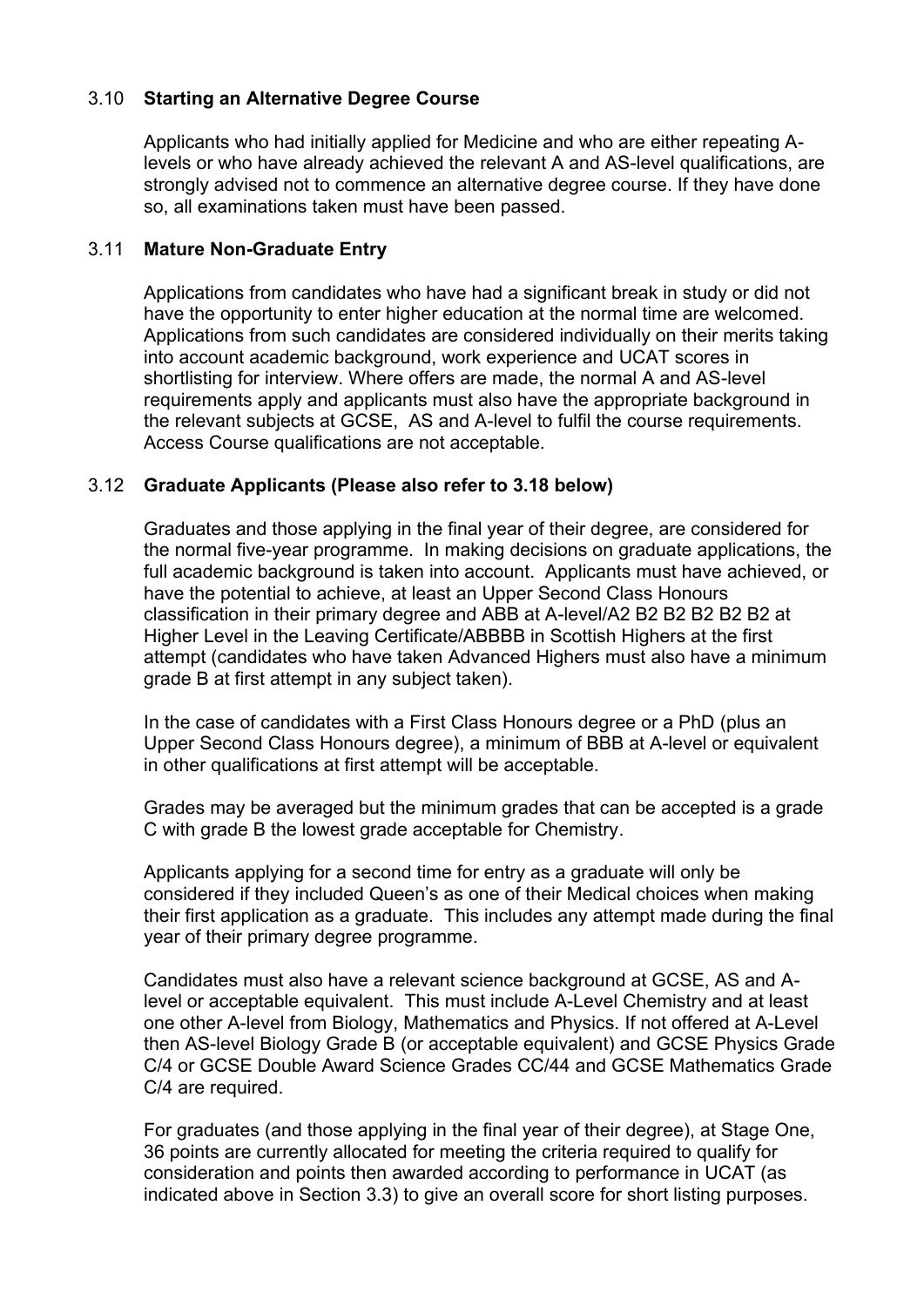Applicants from a non-science background but who fulfil the conditions in terms of grades at A-level at the first attempt and degree performance will be considered if they undertake the appropriate Science qualifications on completion of their primary degree. Such applicants are advised to contact the Admissions and Access Service for guidance.

Criteria for admission of graduates are currently under review for 2022 entry. This is likely to relate to points awarded for academic and/or UCAT performance and will not include changes to A-Level grade or subject requirements where a longer period of notice would be required.

# 3.13 **Irish Leaving Certificate Applicants**

When considering applicants Junior Certificate and UCAT performance (see 3.3 above) are important and these are scored.

| <b>Junior Certificate Grade</b> | New Grading System  | <b>Points Awarded</b> |
|---------------------------------|---------------------|-----------------------|
|                                 | <b>Distinction</b>  |                       |
|                                 | <b>Higher Merit</b> |                       |
|                                 | Merit               |                       |

Where offers are made these are conditional on obtaining H1 H1(Biology and Chemistry) H1 H1 H2 H2 at Higher Level in the Leaving Certificate. Grades 03 in English and Mathematics at Ordinary Level are required if not offered at Higher Level.

A suitable background in Physics is also necessary and if not taken in the Leaving Certificate, a Grade A/Higher Merit in Junior Certificate Science is acceptable in lieu.

#### 3.14 **Scottish Applicants**

When short listing applicants for interview, previous academic performance and UCAT are important and will be scored. Applicants with a minimum of ABBBB in Scottish Highers are given serious consideration.

| Scottish Highers (Grades achieved at first attempt) | Points |
|-----------------------------------------------------|--------|
| ABBBB                                               | 28     |
| AABBB                                               | 30     |
| AAABB                                               | 32     |
| <b>AAAAB</b>                                        | 34     |
| <b>AAAAA</b>                                        | 36     |

Where conditional offers are made, the standard specified in Advanced Highers is also dependent on performance in Scottish Highers and are AA (for those with AAAAA in Highers); AAB (for those with AAAAB in Highers) and AAA (for those with ABBBB-AAABB in Highers). In all cases, Chemistry (Grade A) plus a grade A in at least one from Biology, Mathematics and Physics are required. Three Advanced Highers are necessary unless applicants achieved five A grades in their Highers.

If not taken as an Advanced Higher then Higher Biology minimum grade B is required. In addition, Standard Grade, Intermediate 2 or National 5 English,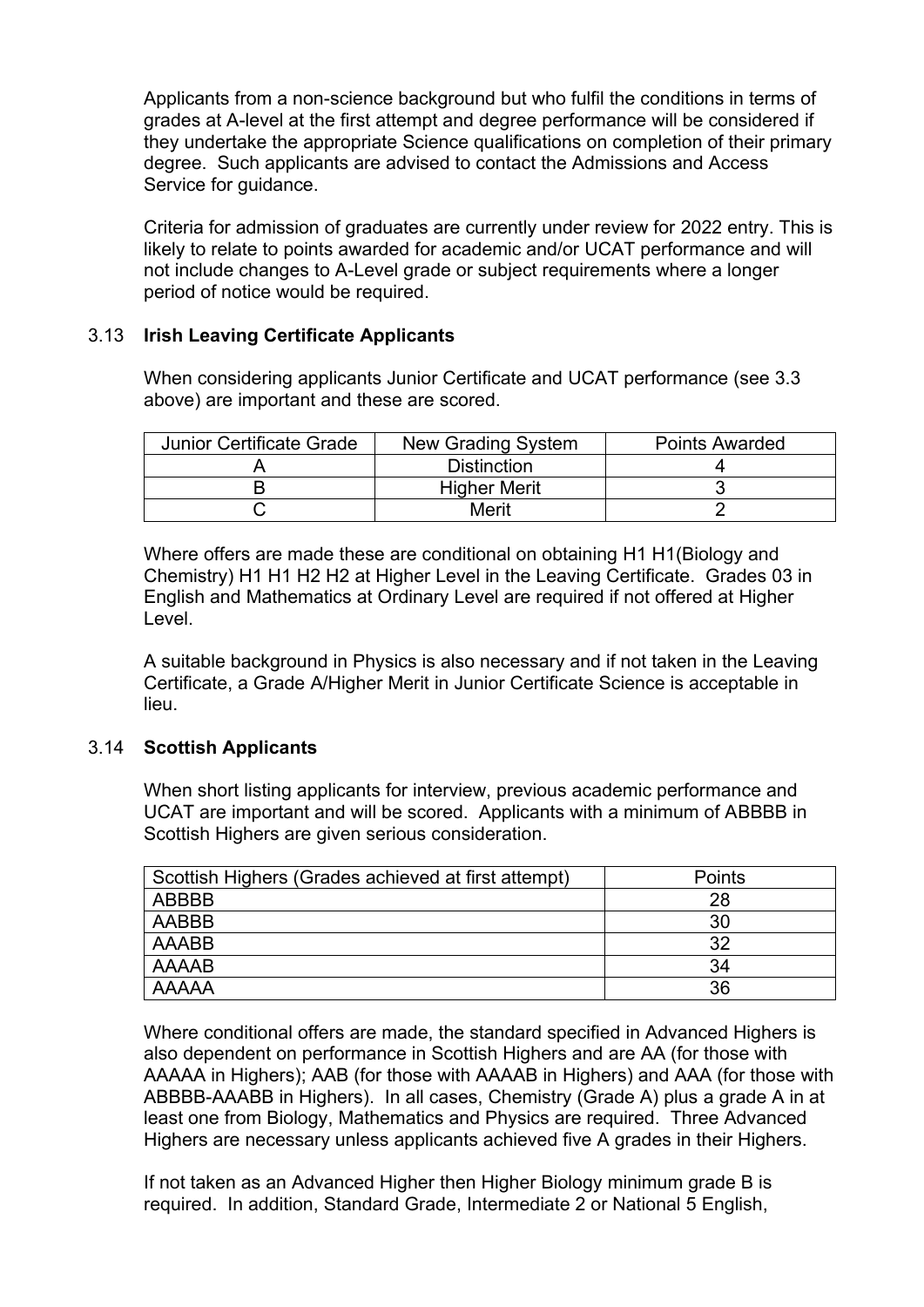Mathematics and Physics are also necessary if not offered at Higher/Advanced Higher.

# 3.15 **International Applicants**

The University has a quota of 26 Medical places for students from outside the European Union. Where offers are made, the requirements are currently AAA (including Chemistry and Biology) at A-level or A (Chemistry) AB + A in a fourth ASlevel or equivalent in terms of other qualifications. The normal subject requirements apply. In the case of the International Baccalaureate Diploma, an overall score of 36 points is required with 6,6,6 to include Chemistry and Biology at Higher Level. A range of other qualifications including Canadian or Australian High School Diplomas and the HKDSE are also accepted. Please see Appendix 2: Qualifications Table - International for further information. Candidates should consult the University's website for further information or contact the Admissions & Access Service (international.medicine@qub.ac.uk) for advice as required or refer to the following information provide on our website:

#### www.qub.ac.uk/international/International-students/Your-Country/

International applications are not scored, as outlined above for United Kingdom and EU applicants, since a number of factors are taken into account when shortlisting for interview. Previous academic background and UCAT scores are still important as are predicted grades (if applicable) and appropriate evidence of proficiency in English Language (see appendix 1). Where applicants have not previously taken any formal examinations (eg either GCSEs or O-levels) they will be considered on the basis of High School reports and this information will also be used to assess whether or not they are able to fulfil subject requirements eg GCSE Physics or equivalent.

The University may choose to interview international applicants either overseas or at Queen's University Belfast.

#### 3.16 **Transfer from other Medical Schools**

Because of the intense competition for places to study Medicine and the integrated nature of the course structure, transfers from other universities are not usually considered. However, candidates who commence a course of study may in extremely exceptional circumstances be considered where these require a return to Northern Ireland. All candidates must have the same entry requirements as those applying direct from A-level and must have passed any exams taken at University prior to transfer. Homesickness and financial reasons will not normally be considered as a reason for considering an application to transfer.

Applications should be made by the normal closing date of 6.00 pm on 15 October in the year prior to the year of entry and UCAT should be retaken. For applicants who are eligible for consideration the standard interview selection process will apply.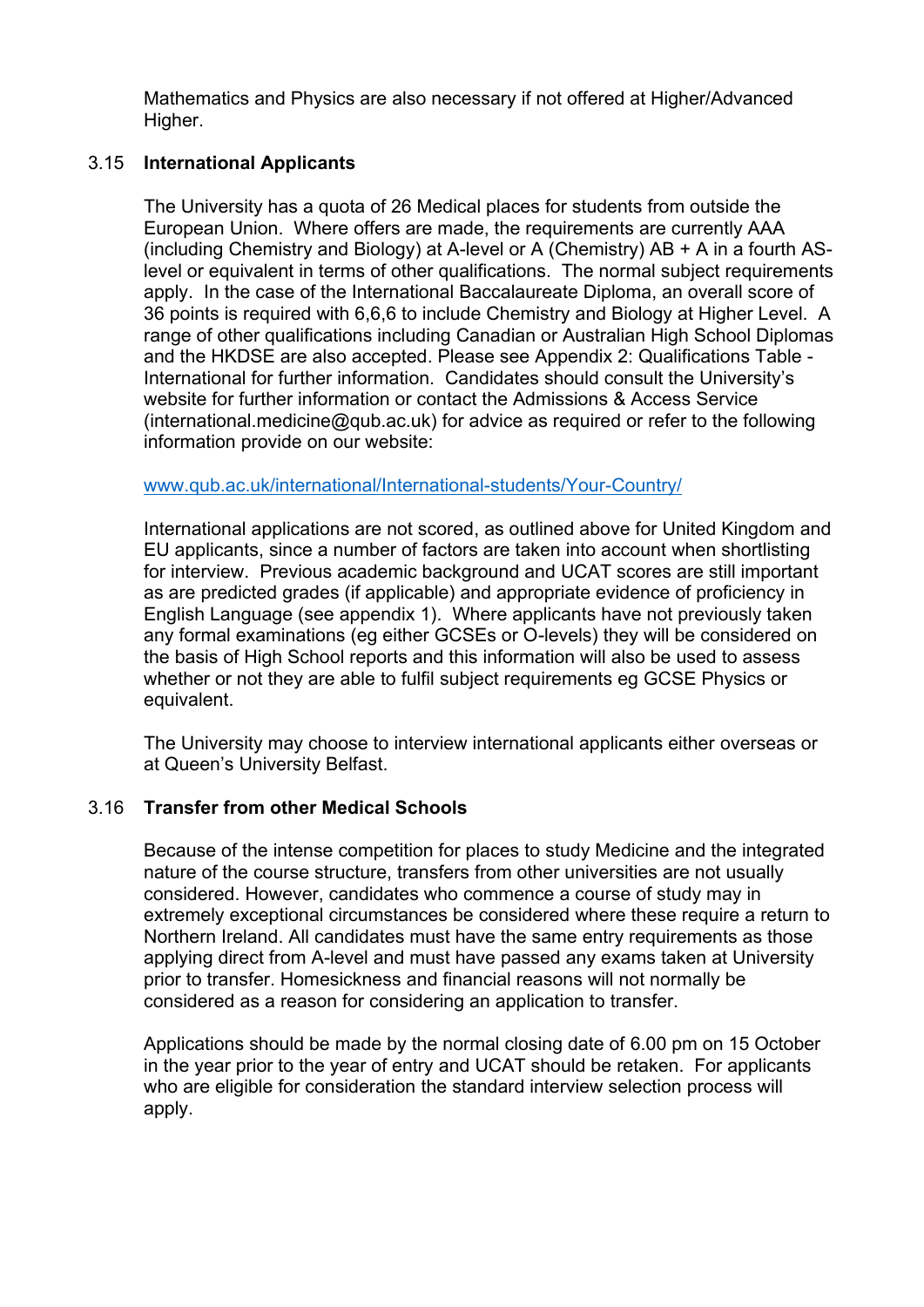# 3.17 **Applicants who have previously withdrawn from Medicine**

Applicants who previously commenced a Medical Degree at any University and have chosen to withdraw or have failed exams or been asked to withdraw from the course for any reason will not normally be considered.

In the interests of patient and public safety, the University may check information provided in your application form with the database maintained by the Medical Schools Council in relation to medical students who have been excluded through Fitness to Practise procedures. The database is accessible only to other medical schools in the UK and the General Medical Council.

# 3.18 **Number of Attempts (Applications) Permitted**

In view of the competition for places, it is the policy of the Medical School to restrict the number of attempts a candidate can make to gain admission to Medicine. A maximum of four attempts (ie applications in four different UCAS admissions cycles) overall are permitted (including applications made to other Medical Schools) with not more than two at either A-level (or equivalent) or at graduate level. Please also see 3.8, 3.9 and 3.12 above regarding the need to demonstrate commitment to Queen's.

#### **4**. **Professional Nature of the Course**

Selection for medicine implies selection for the profession. A degree in medicine confirms academic achievement and in normal circumstances entitles the new graduate to apply to the General Medical Council for provisional registration and to start practising. Fitness to practise issues must therefore be considered when selecting students. The medical course is subject to the University's Fitness to Practise regulations and the GMC's guidelines. In the event of a student being deemed unfit to practise by the Medical School certain information will be shared with the GMC, the medical Schools Council and other Medical Schools in the interests of patient and public safety.

#### **4.1 Conduct**

The practice of medicine requires the highest standards of professional and personal conduct. Candidates are therefore required to declare criminal offences and other related matters including cautions (where these are not deemed "protected" see guidance on Access NI website, link below). Entry to medicine will be conditional on the receipt of satisfactory criminal records check(s). International applicants are also required to produce appropriate evidence eg a Certificate of Good Conduct before admission to the degree.

#### https://www.nidirect.gov.uk/articles/information-disclosed-in-a-criminal-recordcheck#toc-3

Students entering the medical course will also be expected to sign a Student Agreement and Self Declaration Form every year which places an emphasis on the continuing need for professional behaviour and standards to be maintained. If a positive police check is received or declared during the admission process the School will decide whether there are fitness to practise concerns and if necessary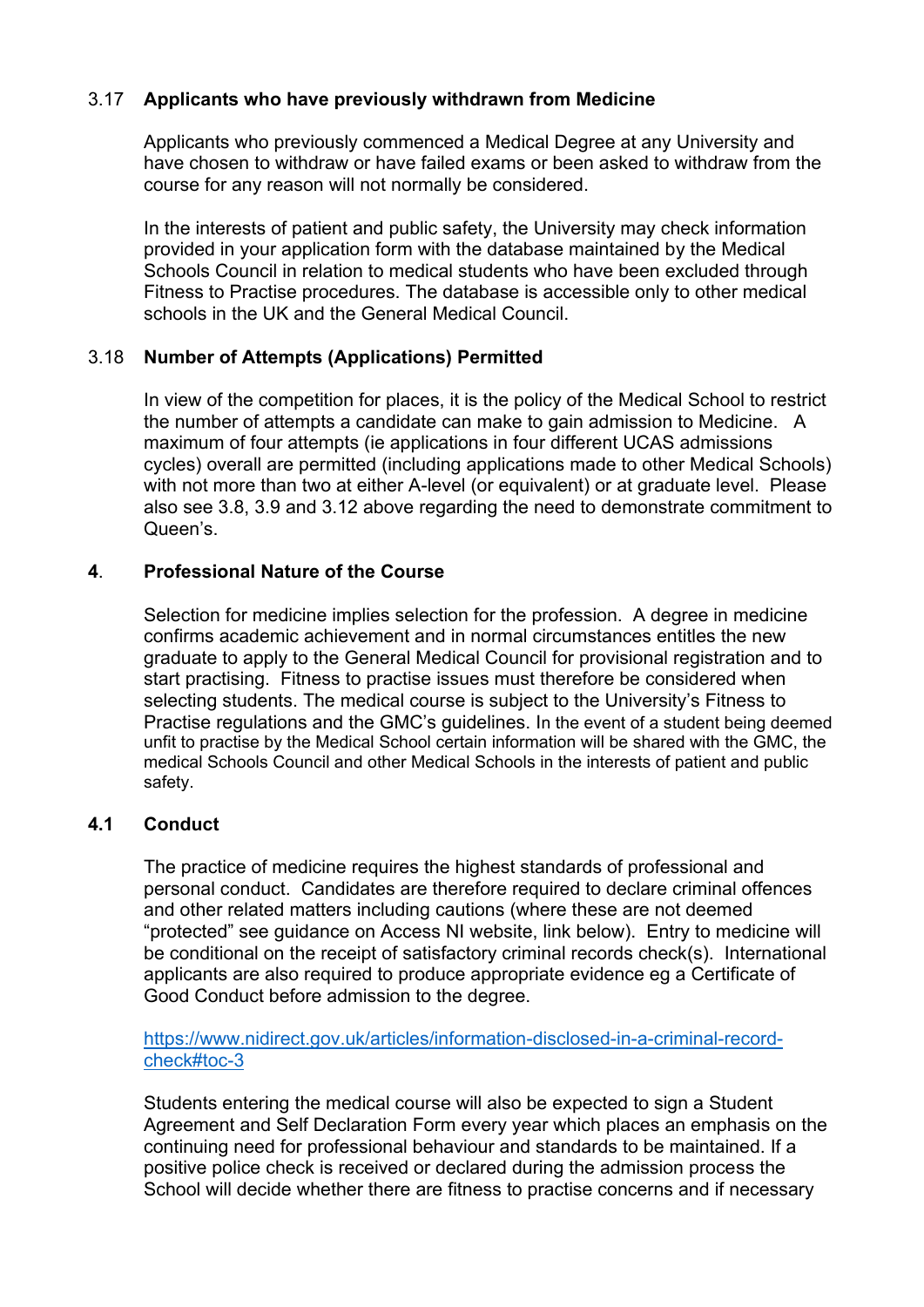refer the case to the University's Admissions Review Panel (see appendix 2). Entry to the course may be refused. During the course the University's Fitness to Practise regulations will apply.

#### 5**. Health Issues**

#### **Disability**

Issues relating to health are dealt with separately from the formal admissions process and decision making bodies such as interview panels will not be aware that the applicant has declared a health condition.<sup>1</sup>

A disability or mental health condition need not bar a candidate from becoming a doctor provided that they are able to meet the outcomes set out in *Outcomes for Graduates.* Candidates should contact the School in advance of completing their UCAS application to obtain advice.

Applicants should declare any condition that they have at the point of application because:

- a. Medical schools have a duty to support their students but students themselves have to help the school to do this by being open and honest about their health.
- b. Being open and trustworthy is an important part of being a doctor. Patients and the GMC will expect this of practising doctors. Failure by a doctor on the medical register to disclose a health matter is a breach of this duty. $2^2$
- c. A student's insight into the impact that their health may have on their ability to study is very important. Where a student has insight, and shows this by seeking appropriate help and support, their health condition rarely prevents them from completing the course. One way to demonstrate insight right from the start is to declare at the point of entry whether you will require additional support.

The Occupational Health Service of the University will be able to advise the medical school whether the student is able to meet the outcomes set out in *Outcomes for Graduates* and what adjustments the student might require.

If the candidate meets the normal academic criteria for admission to the course but there are concerns over issues relating to health, a special advisory committee separate from the normal admission procedures will be convened. This Committee will take advice from the University's Occupational Health Service before reaching a decision.

Both the GMC Welcome and Valued (https://www.gmc-uk.org/education/standardsguidance-and-curricula/guidance/welcomed-and-valued) and the Medical School Council (https://www.medschools.ac.uk/studying-medicine/applications/applicantswith-disabilities) are helpful sources of information

 $\overline{\phantom{a}}$ 

<sup>2</sup> *Good Medical Practice*, Paragraph 79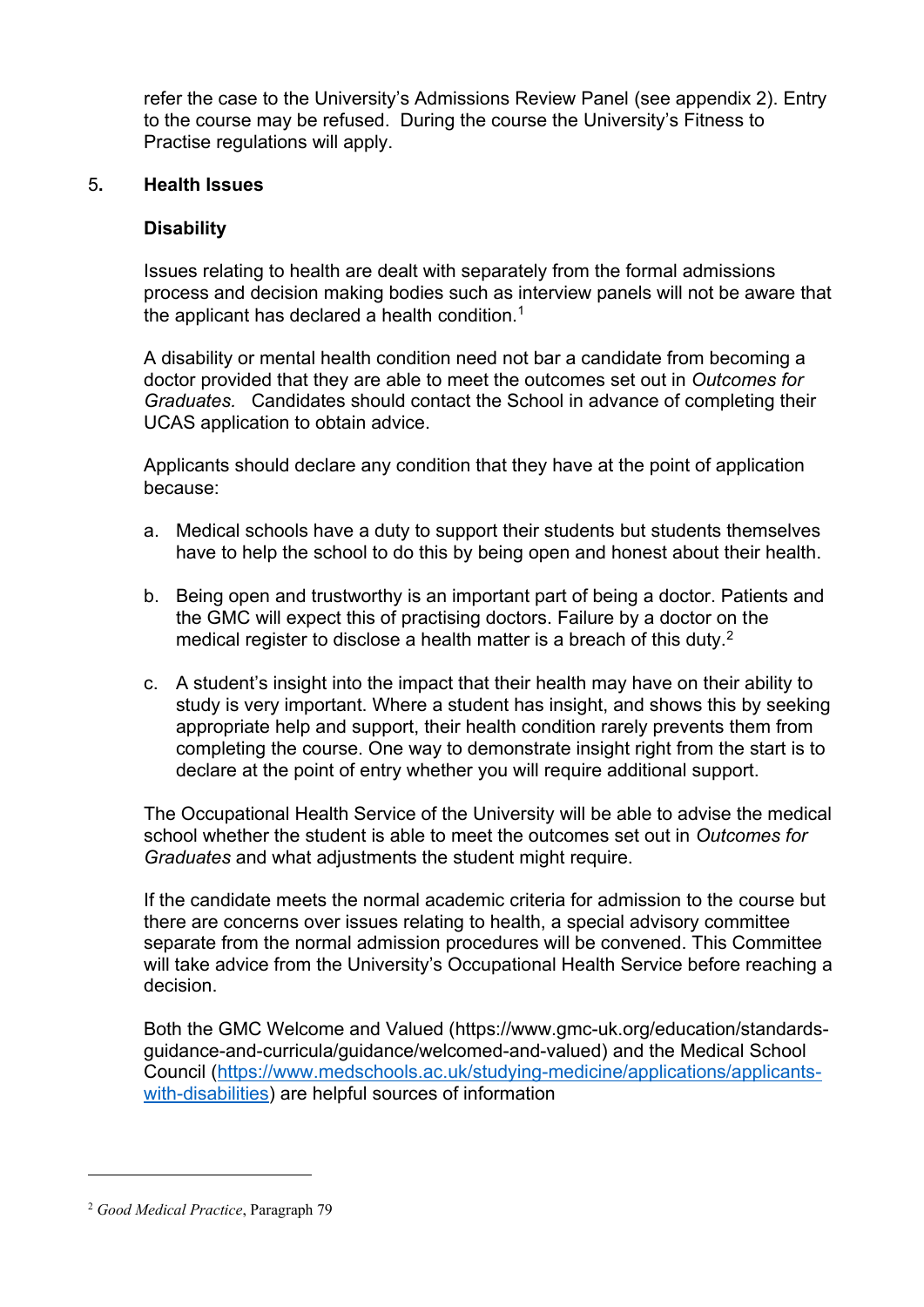# **Health Assessment**

The Department of Health has issued guidance on Health Clearance for Tuberculosis, Hepatitis B, Hepatitis C and HIV for healthcare workers including students and the University must ensure that students comply with the guidance given in order to protect patients.

Medical students will have the following testing offered to them when they enrol. If they refuse testing or test positive at that time or at any time during the course they will be restricted in their clinical activities but should still be able to complete their undergraduate training.

| <b>Disease</b>     | Test                                                     |
|--------------------|----------------------------------------------------------|
| TВ                 | Evidence of satisfactory BCG vaccination or Mantoux test |
|                    | result                                                   |
| <b>Hepatitis B</b> | HBsAg negative                                           |
| <b>Hepatitis C</b> | Hep C negative                                           |
| <b>HIV</b>         | HIV 1 & 2 negative                                       |

# **6. Registration with the General Medical Council and Beyond**

At the end of the undergraduate programme you'll receive your degree. The General Medical Council (GMC) approves your university's degree as a Primary Medical Qualification (PMQ). This is important because, provided there are no concerns about your fitness to practise, a PMQ entitles you to provisional registration with the GMC for a licence to practise medicine in the UK.

The GMC is introducing a Medical Licensing Assessment (MLA). The MLA will create a demonstration that anyone obtaining registration with a licence to practise medicine in the UK has met a common threshold for safe practice. To obtain a PMQ, graduates from 2024 onwards will need to have a degree that includes a pass in both parts of the MLA. One part will be a test of applied knowledge (the AKT), set in conjunction with GMC and held at your medical school. The other will be an assessment of your clinical and professional skills delivered by your medical school (the CPSA). Each school's CPSA must meet GMC-set quality assurance requirements. The MLA will test what doctors are likely to encounter in early practice and what's essential for safe practice.

It intentionally will not cover the whole of a medical school curriculum. So, you will also need to meet your university's degree requirements. You can find out more about the MLA for UK students at www.gmc-uk.org/mla.

Provisional registration is time limited to a maximum of three years and 30 days (1125 days in total). After this time period your provisional registration will normally expire. Provisionally registered doctors can only practise in approved Foundation Year One posts: the law does not allow provisionally registered doctors to undertake any other type of work. To obtain a Foundation Year One post you will need to apply during the final year of your undergraduate programme though the UK Foundation Programme Office selection scheme, which allocates these posts to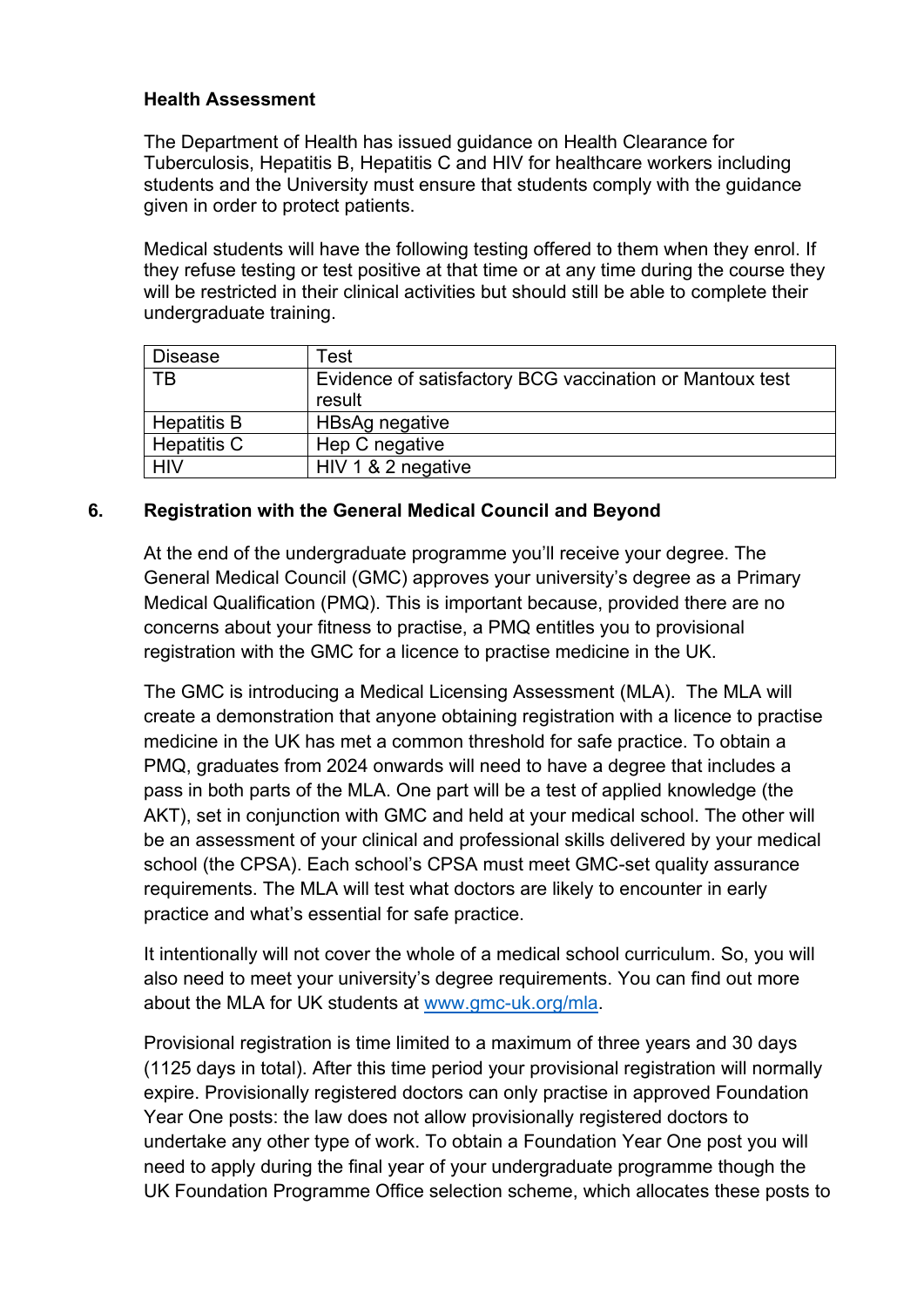graduates on a competitive basis. All suitably qualified UK graduates have found a place on the Foundation Year One programme, but this cannot be guaranteed, for instance if there were to be an increased number of competitive applications from non-UK graduates.

Successful completion of the Foundation Year One programme is normally achieved within 12 months and is marked by the award of a Certificate of Experience. You will then be eligible to apply for full registration with the General Medical Council. You need full registration with a licence to practise for unsupervised medical practice in the NHS or private practice in the UK.

There is some discussion about whether to remove provisional registration for newly qualified doctors.

If this happens then UK graduates will receive full registration as soon as they have successfully completed an MBBCH (or equivalent) degree. It should be noted that it is very likely that UK graduates will still need to apply for a training programme similar to the current Foundation Programme and that places on this programme may not be guaranteed for every UK graduate.

Although this information is currently correct, students need to be aware that regulations in this area may change from time to time.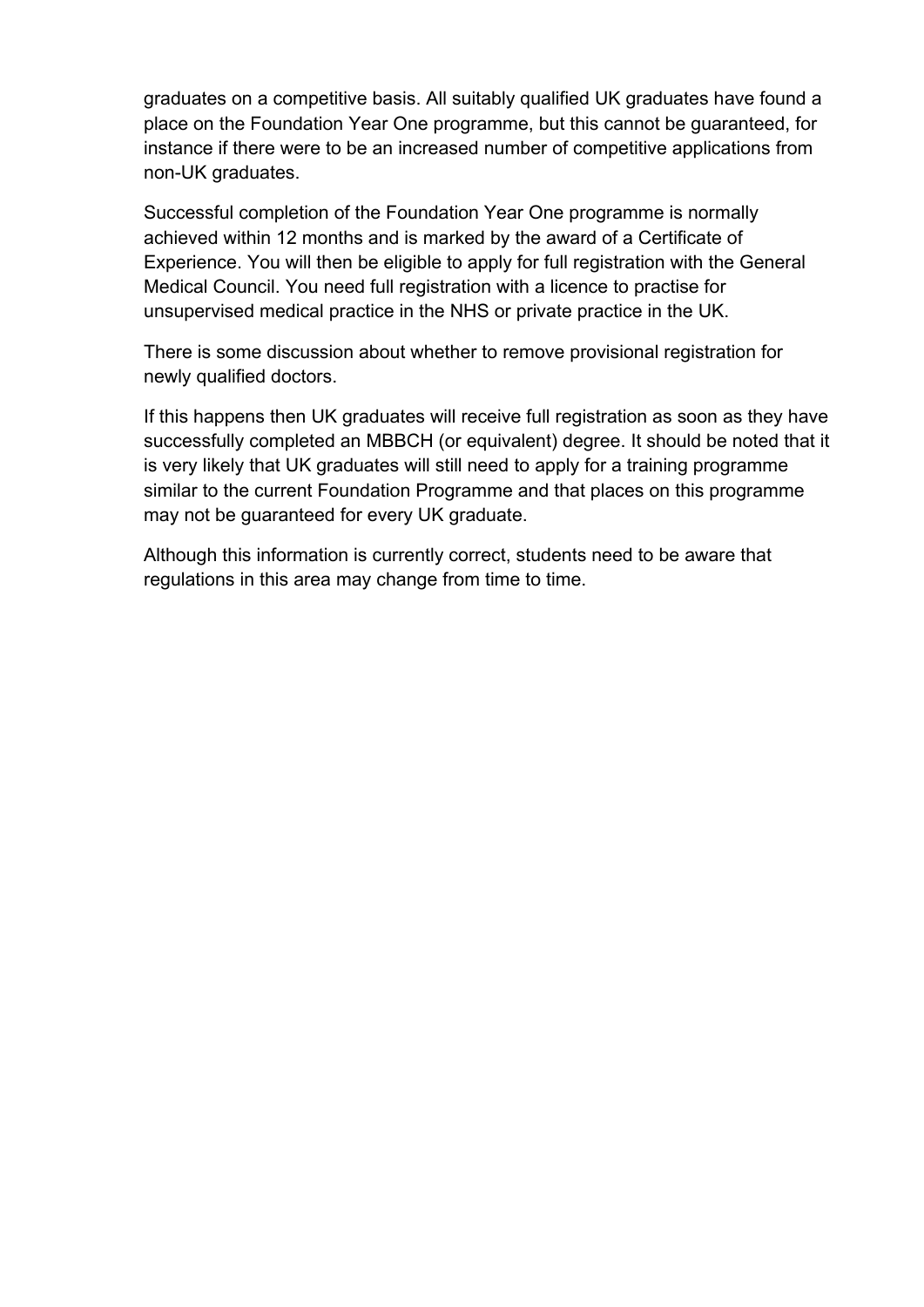|  |  |  | Qualifications Table – Home and EU Candidates – School qualifications |
|--|--|--|-----------------------------------------------------------------------|
|--|--|--|-----------------------------------------------------------------------|

| Qualification                                                                         | Scoring for Academic Ranking (Stage<br>One)                                                                                                                                                                                                                                                                                                                                                                                                                                                                                                                                                                               | A ranked list will be created after<br>interview. Offers where made, will be<br>on the following basis:                                                                                                                                                                                                                                                                                                                                                                                                                                                                                                                                                              | Any additional information or subject requirements                                                                                                                                                                                                                                                                                                                                                                                                                                                                                                                                                                                                                                                                                                       |
|---------------------------------------------------------------------------------------|---------------------------------------------------------------------------------------------------------------------------------------------------------------------------------------------------------------------------------------------------------------------------------------------------------------------------------------------------------------------------------------------------------------------------------------------------------------------------------------------------------------------------------------------------------------------------------------------------------------------------|----------------------------------------------------------------------------------------------------------------------------------------------------------------------------------------------------------------------------------------------------------------------------------------------------------------------------------------------------------------------------------------------------------------------------------------------------------------------------------------------------------------------------------------------------------------------------------------------------------------------------------------------------------------------|----------------------------------------------------------------------------------------------------------------------------------------------------------------------------------------------------------------------------------------------------------------------------------------------------------------------------------------------------------------------------------------------------------------------------------------------------------------------------------------------------------------------------------------------------------------------------------------------------------------------------------------------------------------------------------------------------------------------------------------------------------|
| A and AS-levels<br>For those<br>completing A-<br>levels for the<br>first time in 2021 | GCSEs will be scored over the best<br>nine subjects:<br>Alphabetic grading:<br>$A^*$ grade = 4 points<br>A grade $=$ 3 points<br>B grade $= 2$ points<br>C and $C^*$ grades = 1 point<br>Numeric grading:<br>9 grade = $4$ points<br>7 and 8 grades = $3$ points<br>6 grade = $2$ points<br>4 and 5 grades = 1 point<br>GCSE Short courses = half of the<br>points indicated above.<br>A maximum of one BTEC/OCR Level<br>2 qualification will be considered<br>equivalent to one or two GCSEs as<br>appropriate. Points awarded will be<br>dependent on performance in<br>individual units as well as overall<br>result. | AAA at A-level + A in a 4th AS-level<br>subject including A-level Chemistry plus<br>at least one other A-level from<br>Biology/Human Biology, Mathematics<br>or Physics. If not offered at A-level then<br>Biology/Human Biology grade A as a<br>4th AS-level or grade B as a 5th AS-<br>level. Grade A in the EPQ or Advanced<br>Welsh Baccalaureate or a grade B in a<br>4th A-level will be acceptable in lieu of<br>the 4th AS-level.<br><b>OR</b><br>A*AA at A-level including Chemistry<br>and Biology/Human Biology.<br><b>OR</b><br>A*AA at A-level including Chemistry<br>and either Mathematics or Physics +<br>AS-level Biology/Human Biology grade<br>В. | If not offered at A-level then Biology/Human<br>Biology Grade A as a 4 <sup>th</sup> AS-level or Grade B as a<br>5 <sup>th</sup> AS-level required.<br>GCSE grade C/4 in Mathematics, English and<br>Physics (or grades CC/44 in Double Award<br>Science) will be required if not offered at a higher<br>level.<br>Only GCSEs taken in Years 11 or 12 will be<br>counted (Years 10 and 11 in England and Wales).<br>Only A-levels taken in Years 13 or 14 will be<br>counted (Years 12 and 13 in England and Wales).<br>Only two attempts at application for entry to<br>Medicine through UCAS will be accepted on the<br>basis of A/AS-level qualifications. Please note that<br>certain conditions apply if it is a second application<br>(see below). |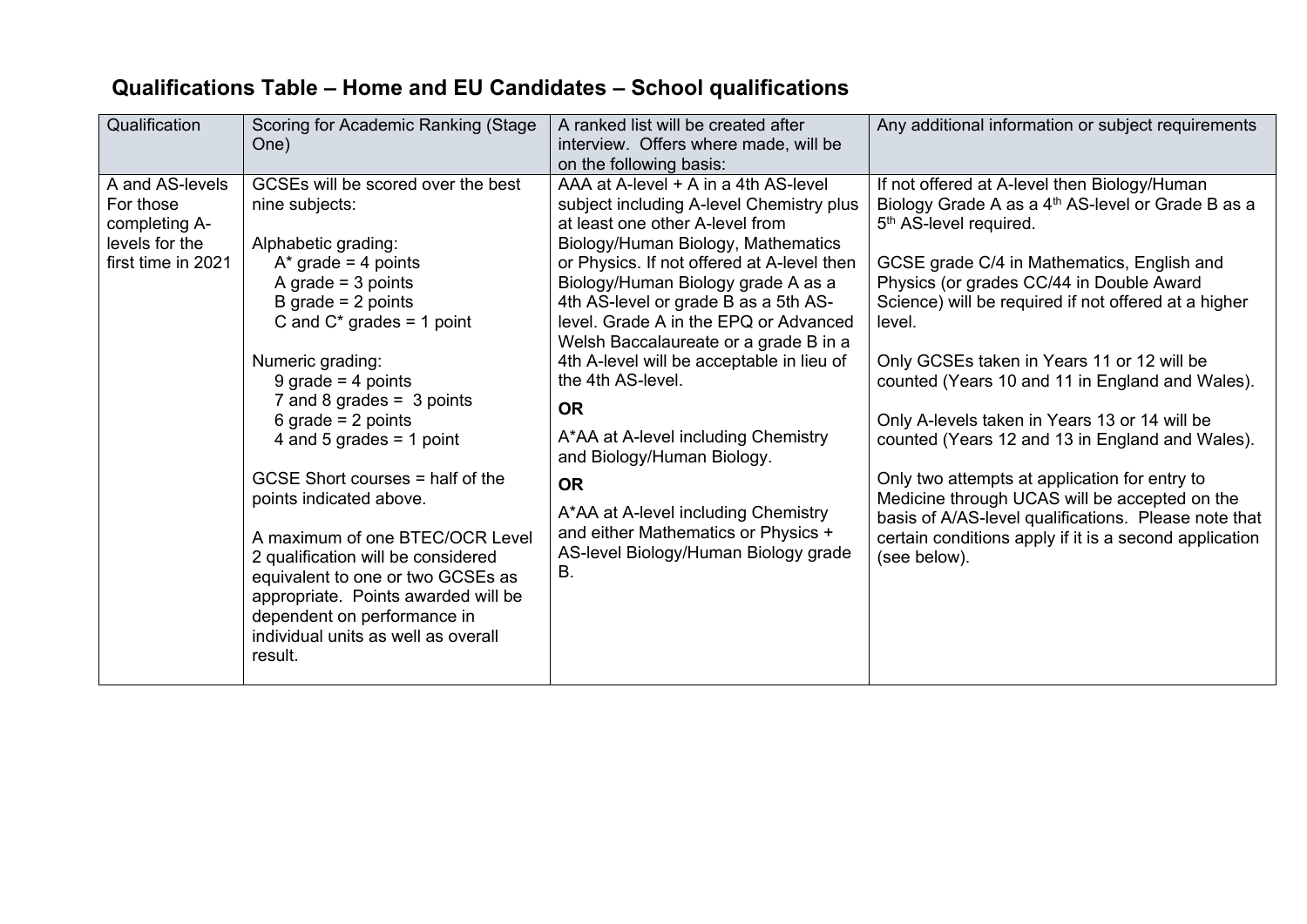| Qualification                                                                                                   | Scoring for Academic Ranking<br>(Stage One)                                                                                                                                                                                                                                                                                                                          | A ranked list will be created after<br>interview. Offers where made,<br>will be on the following basis:                                                                                                                                                                                | Any additional information or subject requirements                                                                                                                                                                                                                               |
|-----------------------------------------------------------------------------------------------------------------|----------------------------------------------------------------------------------------------------------------------------------------------------------------------------------------------------------------------------------------------------------------------------------------------------------------------------------------------------------------------|----------------------------------------------------------------------------------------------------------------------------------------------------------------------------------------------------------------------------------------------------------------------------------------|----------------------------------------------------------------------------------------------------------------------------------------------------------------------------------------------------------------------------------------------------------------------------------|
| Post A-level -<br>those who<br>have already<br>satisfied our<br>normal<br>requirements                          | Those who have already<br>completed their A-levels in<br>appropriate subjects and<br>achieved the normal A-level<br>target grades for admission at<br>first attempt (see above).<br>36 points will be awarded.                                                                                                                                                       | Unconditional if all subjects and<br>grades achieved.                                                                                                                                                                                                                                  | If applied for medicine through UCAS previously must<br>have included Medicine at Queen's as one of the<br>choices first time round.<br>Only two attempts permitted on the basis of A/AS-level<br>qualifications. This includes applications to other<br><b>Medical Schools.</b> |
| Post A-level<br>who are<br>undertaking<br>additional<br>qualifications<br>to satisfy<br>subject<br>requirements | Those who have achieved the<br>appropriate grades at first<br>attempt but are taking an<br>additional A/AS-level(s) or<br>GCSE(s) in order to meet the<br>subject requirements.<br>Please seek advice from<br><b>Admissions and Access</b><br>Service since performance in<br>the other subjects at the first<br>attempt is important.<br>36 points will be awarded. | Conditional on achieving at least<br>a grade A in relevant subject if<br>an additional A-level is required<br>to meet the subject<br>requirements.<br>Conditional on achieving at least<br>a grade C in relevant subject if a<br>GCSE is required to meet the<br>subject requirements. | Only two attempts permitted on the basis of A/AS-level<br>qualifications. This includes applications to other<br>Medical Schools.                                                                                                                                                |
| <b>Resitting A-</b><br>levels                                                                                   | AAB at A-level + A at AS-level<br>achieved at first attempt.<br><b>OR</b><br>A*AB/AAA at A-level AS-level<br>achieved at first attempt.<br>36 points will be awarded.                                                                                                                                                                                                | A*/A grade in whichever A-level<br>or AS-level is required.                                                                                                                                                                                                                            | Must have applied to QUB for medicine at first attempt<br>and if made an offer must have accepted as Conditional<br>Firm (CF) choice.                                                                                                                                            |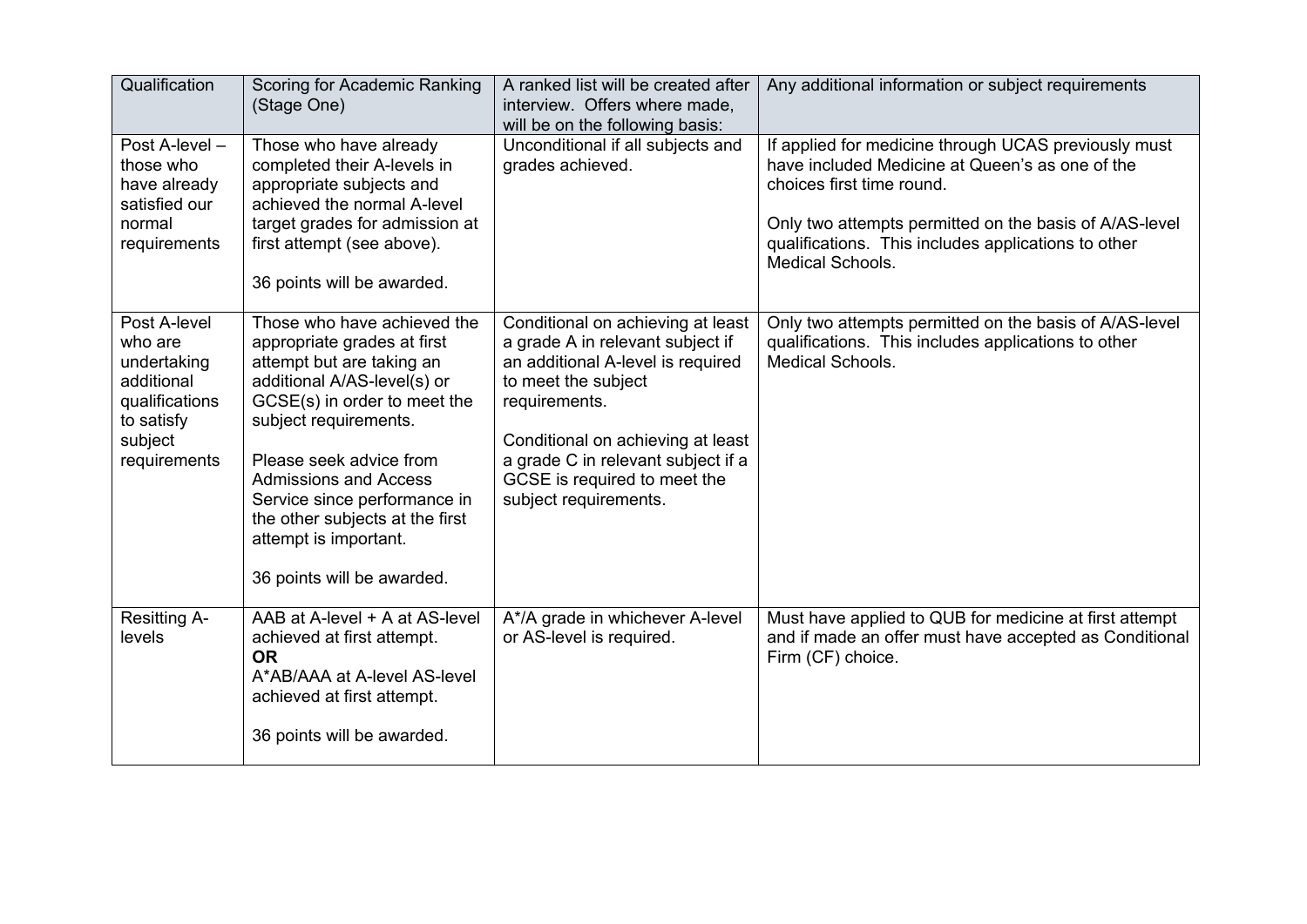| Qualification                                                                                                               | Scoring for Academic<br>Ranking (Stage One)                                                                                                                                                                                                                 | A ranked list will be created after<br>interview. Offers where made, will<br>be on the following basis:                                                                                                                           | Any additional information or subject requirements                                                                                                                                                                                                                                                                                                                                                                                                                                                   |
|-----------------------------------------------------------------------------------------------------------------------------|-------------------------------------------------------------------------------------------------------------------------------------------------------------------------------------------------------------------------------------------------------------|-----------------------------------------------------------------------------------------------------------------------------------------------------------------------------------------------------------------------------------|------------------------------------------------------------------------------------------------------------------------------------------------------------------------------------------------------------------------------------------------------------------------------------------------------------------------------------------------------------------------------------------------------------------------------------------------------------------------------------------------------|
| Irish Leaving<br>Certificate<br>(being<br>completed for<br>the first time in<br>2021)                                       | Junior Certificate - best 9<br>subjects:<br>Alphabetic grading:<br>A grade $=$ 4 points<br>B grade $=$ 3 points<br>C grade $= 2$ points<br>Or for the new grading<br>system:<br>Distinction = $4$ points<br>Higher Merit $=$ 3 points<br>Merit = $2$ points | H1 H1 (Biology and Chemistry) H1<br>H1 H2 H2 at higher level in Leaving<br>Certificate.                                                                                                                                           | Grades 03 in English and Mathematics at ordinary level<br>are required if not offered at higher level.<br>Must have Physics background - Junior Certificate<br>Science grade A/Higher Merit if Physics if not taken as<br>part of Leaving Certificate.<br>Only two attempts at application for entry to Medicine<br>through UCAS will be accepted on the basis of Leaving<br>Certificate qualifications. Please note that certain<br>conditions apply if it is a second attempt.                     |
| Scottish<br>qualifications<br>(for those<br>completing<br>Scottish<br>Advanced<br>Highers for the<br>first time in<br>2021) | A minimum of ABBBB in<br>Scottish Highers at the<br>first attempt is required.<br>Applicants will be scored<br>as follows<br>$ABBBB = 28$ points<br>$AABB = 30$ points<br>$AAABB = 32 points$<br>$AAAB = 34$ points<br>$AAAAA = 36$ points                  | <b>Advanced Highers:</b><br>AA (for those with AAAAA at<br>Highers)<br>All other candidates need three<br><b>Advanced Highers:</b><br>AAB (for those with AAAAB in<br>Highers)<br>AAA (for those with ABBBB-<br>AAABB in Highers) | Advanced Highers must include A grades in Chemistry<br>and at least one from Biology/Human Biology, Physics<br>or Maths.<br>If not taken as an Advanced Higher, Biology/Human<br>Biology Higher (minimum Grade B) is required. In<br>addition, Standard Grade, Intermediate 2 or National 5<br>English, Physics and Mathematics.<br>Only two attempts at application for entry to Medicine<br>through UCAS will be accepted. Please note that<br>certain conditions apply if it is a second attempt. |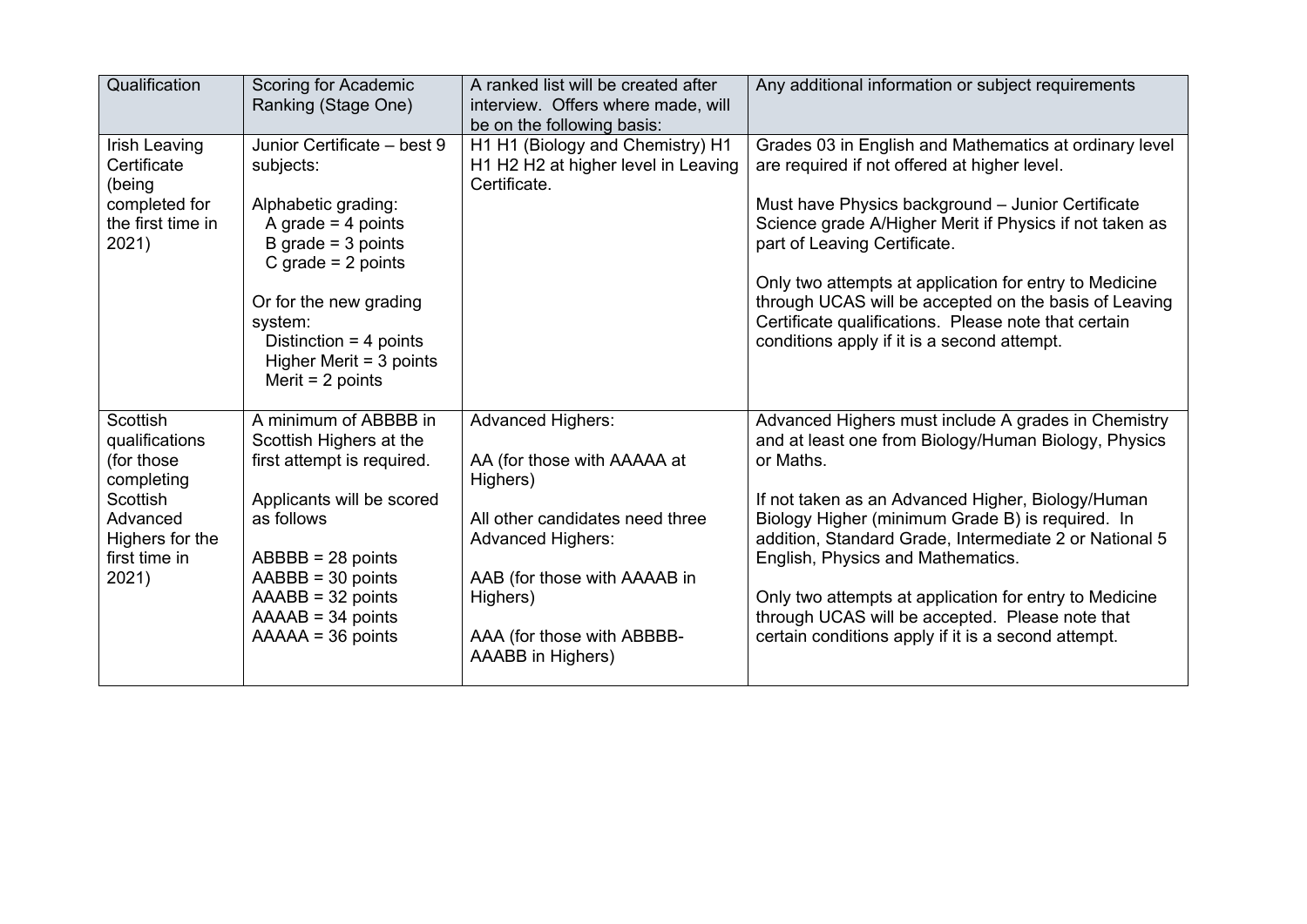# **Graduates:**

General: A 2.2 Honours degree will not be considered. Only two attempts at admission will be permitted as a graduate (includes applications submitted in the final year of degree course) to this or any other Medical School and only those who applied to QUB for medicine on their first application as a graduate/expected graduate will be considered.

| Qualifications Prior to Degree                                                                                                                                               | Degree outcome                                                                                                                                                       | Points<br>awarded | Subject requirements                                                                                                                                                                                                                                                                                                                                                                                                                                                                                                                                                                                                                                                                                                                      |
|------------------------------------------------------------------------------------------------------------------------------------------------------------------------------|----------------------------------------------------------------------------------------------------------------------------------------------------------------------|-------------------|-------------------------------------------------------------------------------------------------------------------------------------------------------------------------------------------------------------------------------------------------------------------------------------------------------------------------------------------------------------------------------------------------------------------------------------------------------------------------------------------------------------------------------------------------------------------------------------------------------------------------------------------------------------------------------------------------------------------------------------------|
| Minimum of ABB at first<br>attempt at A-levels (or<br>equivalent)<br>Grades AAC will be accepted<br>as equivalent provided the C<br>grade is not in Chemistry (see<br>below) | 2.1 Honours degree<br>or potential to<br>achieve on<br>graduation on<br>completion of<br>programme prior to<br>admission                                             | 36                | A-levels must include Chemistry and at least one other science subject chosen<br>from Physics, Mathematics and Biology/Human Biology.<br>The minimum grade accepted for Chemistry is a grade B.<br>Biology/Human Biology must be taken to at least AS-level – minimum Grade B<br>GCSE grade C/4 in Mathematics, English and Physics (or Double Award<br>Science grade CC/44) will be required if not offered at a higher level.<br>Graduate applicants from a non-Science A-level background should contact<br>the Admissions and Access Service for advice about additional qualifications<br>required, provided they have the grades specified in their other subjects at the<br>first attempt.<br>No specific degree subject required. |
| Candidates with BBB, or ABC<br>at first attempt at A-levels (or<br>equivalent)                                                                                               | <b>First Class Honours</b><br>degree or potential<br>to achieve on<br>graduation on<br>completion of<br>programme prior to<br>admission<br><b>OR</b><br>2.1 plus PhD | 36                | Same A/AS-level /GCSE subject requirements as above.<br>Grades may be averaged but the minimum grades that can be accepted are a<br>grade B in Chemistry and C in any other subject.                                                                                                                                                                                                                                                                                                                                                                                                                                                                                                                                                      |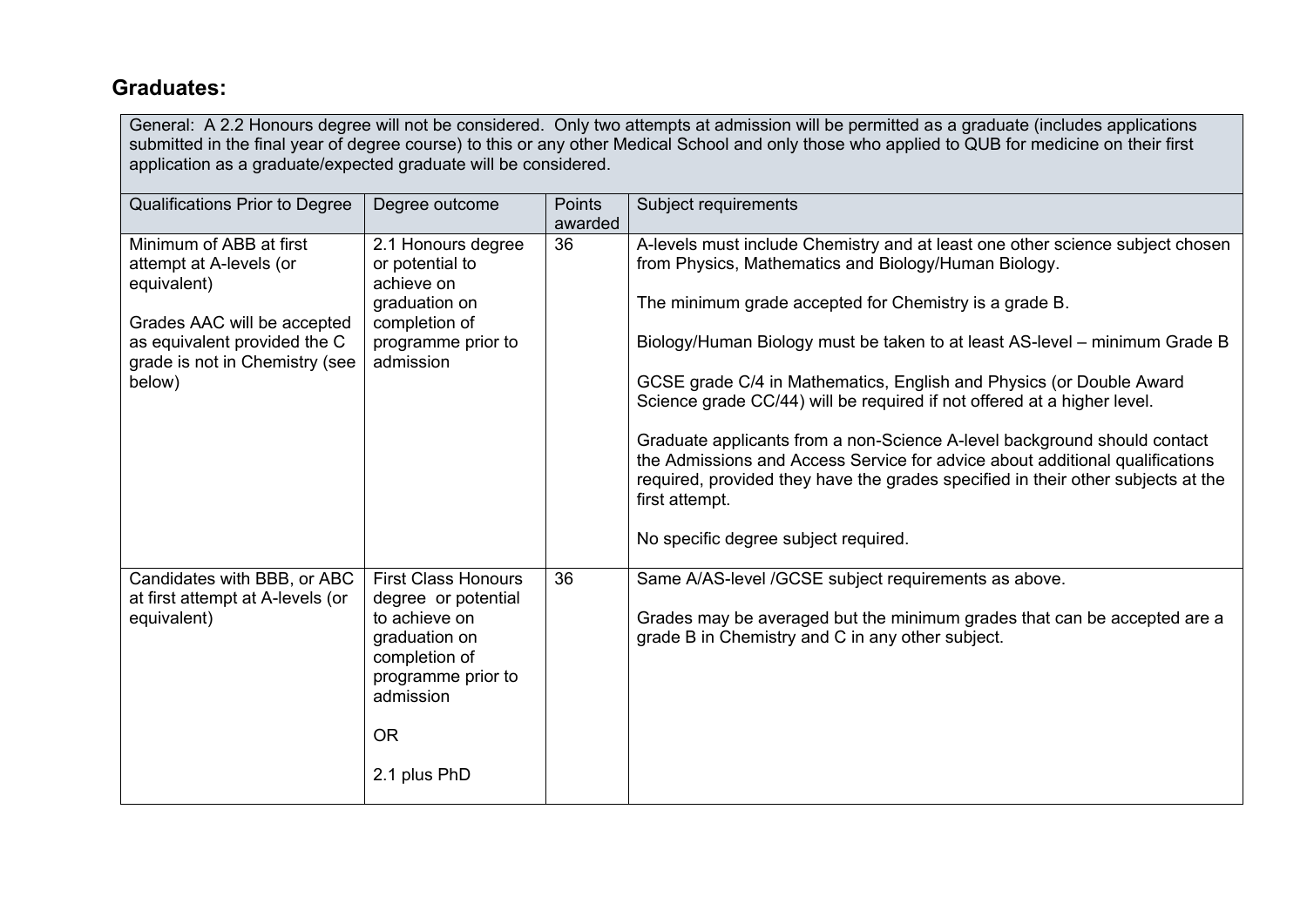| <b>Qualifications Prior to</b><br>Degree                                                                           | Degree outcome                                                                                                                                 | <b>Points</b><br>awarded | Subject requirements                                                                                                                                                                                                                                                                                                           |
|--------------------------------------------------------------------------------------------------------------------|------------------------------------------------------------------------------------------------------------------------------------------------|--------------------------|--------------------------------------------------------------------------------------------------------------------------------------------------------------------------------------------------------------------------------------------------------------------------------------------------------------------------------|
| Irish Leaving Certificate<br>grades A2 B2 B2 B2 B2<br>B <sub>2</sub> or better at first<br>attempt at Higher Level | 2.1 Honours degree or<br>potential to achieve on<br>graduation on completion of<br>programme prior to admission.                               | 36                       | Chemistry and Biology at Higher Level minimum grade HB2.<br>English and Mathematics at Ordinary Level grade OC are required if<br>not offered at Higher Level.<br>Must have Physics background – Junior Certificate Science grade A<br>if Physics is not taken to Leaving Certificate.<br>No specific degree subject required. |
| Irish Leaving Certificate<br>grades B2 B2 B2 B2 B2<br>B <sub>2</sub> or better at first<br>attempt at Higher Level | First Class Honours or<br>potential to achieve on<br>graduation on completion of<br>programme prior to admission.<br><b>OR</b><br>2.1 plus PhD | 36                       | Chemistry and Biology at Higher Level minimum grade HB2.<br>English and Mathematics at Ordinary Level grade OC are required if<br>not offered at Higher Level.<br>Must have Physics background - Junior Certificate Science grade A<br>if Physics is not taken to Leaving Certificate.<br>No specific degree subject required. |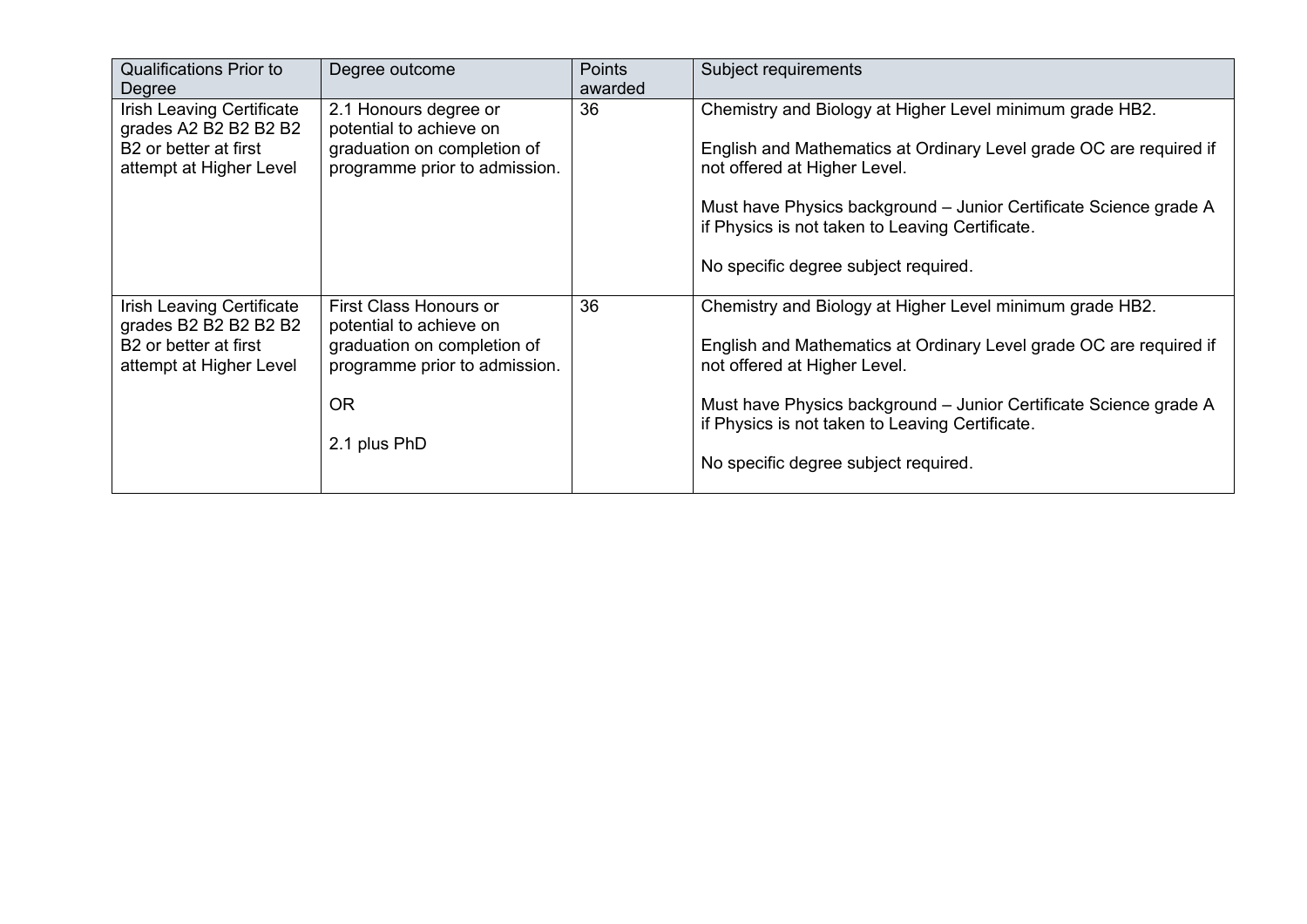# **Qualifications Table – International**

General: Please note that in shortlisting for interview a number of factors are taken into account so previous academic performance and UKCAT (while important) are not scored as outlined for Home and EU applicants above.

Where applicants have not previously taken any formal examination (eg either GCSEs or O-levels) they will be considered on the basis of High School reports and this information will also be used to assess whether or not they are able to fulfil subject requirements eg GCSE Physics or equivalent

| Qualification                                                | Offer                                                                                                                                 | <b>Subject Requirements</b>                                                                          |
|--------------------------------------------------------------|---------------------------------------------------------------------------------------------------------------------------------------|------------------------------------------------------------------------------------------------------|
| A-levels                                                     | AAA (Chemistry and Biology) at A-level,<br>OR.<br>A (Chemistry) AB (including at least one from Biology                               | Biology is required to at least AS-level (grades B) if not<br>offered at A-Level.                    |
|                                                              | Maths and Physics) plus an A grade in a fourth AS-level<br>or equivalent in terms of other qualifications.                            | GCSE/SPM/O-Level (or equivalent) Maths and Physics are<br>required if not offered beyond this level. |
| Singapore/Cambridge A<br>Levels                              | AAA (Chemistry and Biology) in H2 Level subjects<br>OR.<br>A (Chemistry) AB (including at least one from Biology                      | Biology is required to at least H1 Level (grade B) if not<br>offered at H2.                          |
|                                                              | Maths and Physics) in H2 level subjects plus an A grade<br>in a fourth H1 Level subject (excluding General paper)                     | GCSE/SPM/O-Level (or equivalent) Maths and Physics are<br>required if not offered beyond this level  |
| STPM (Sijil Tinggi<br>Persekolahan Malaysia)                 | AA (Chemistry and Biology) and A in another subject<br>excluding Pengajian Am (General Studies) and Bahasa<br>Melayu (Malay Language) | GCSE/SPM/O-Level (or equivalent) Maths and Physics are<br>required if not offered beyond this level  |
| International Baccalaureate                                  | 36 points with 6,6,6 to include Chemistry and Biology at<br><b>Higher Level</b>                                                       | GCSE/SPM/O-Level (or equivalent) Maths and Physics are<br>required if not offered beyond this level  |
| Canadian High School<br><b>Graduation Diploma</b>            | Minimum of 90% overall at Grade 12 including marks of<br>at least 90% in Chemistry and Biology                                        | Evidence of study of Maths and Physics if not taken In Year<br>12, preferably to Year 11 standard    |
| American High School<br>Diploma                              | Minimum GPA of 3.5 out of 4.00 plus 4 Advanced<br>Placement (AP) Tests with scores of 5.5 (Chemistry and<br>Biology), 5.4             | AP Tests are preferred though SAT subject Tests or ACT<br>scores may be accepted in lieu.            |
|                                                              |                                                                                                                                       | Evidence of study of Maths and Physics if not taken In Year<br>12, preferably to Year 11 standard    |
| Indian Higher Secondary<br><b>School Leaving Certificate</b> | Grade XII with 90% overall including marks of at least<br>90% in Chemistry and Biology                                                | Grade Xin Maths and Physics are required if not offered<br>beyond this level                         |